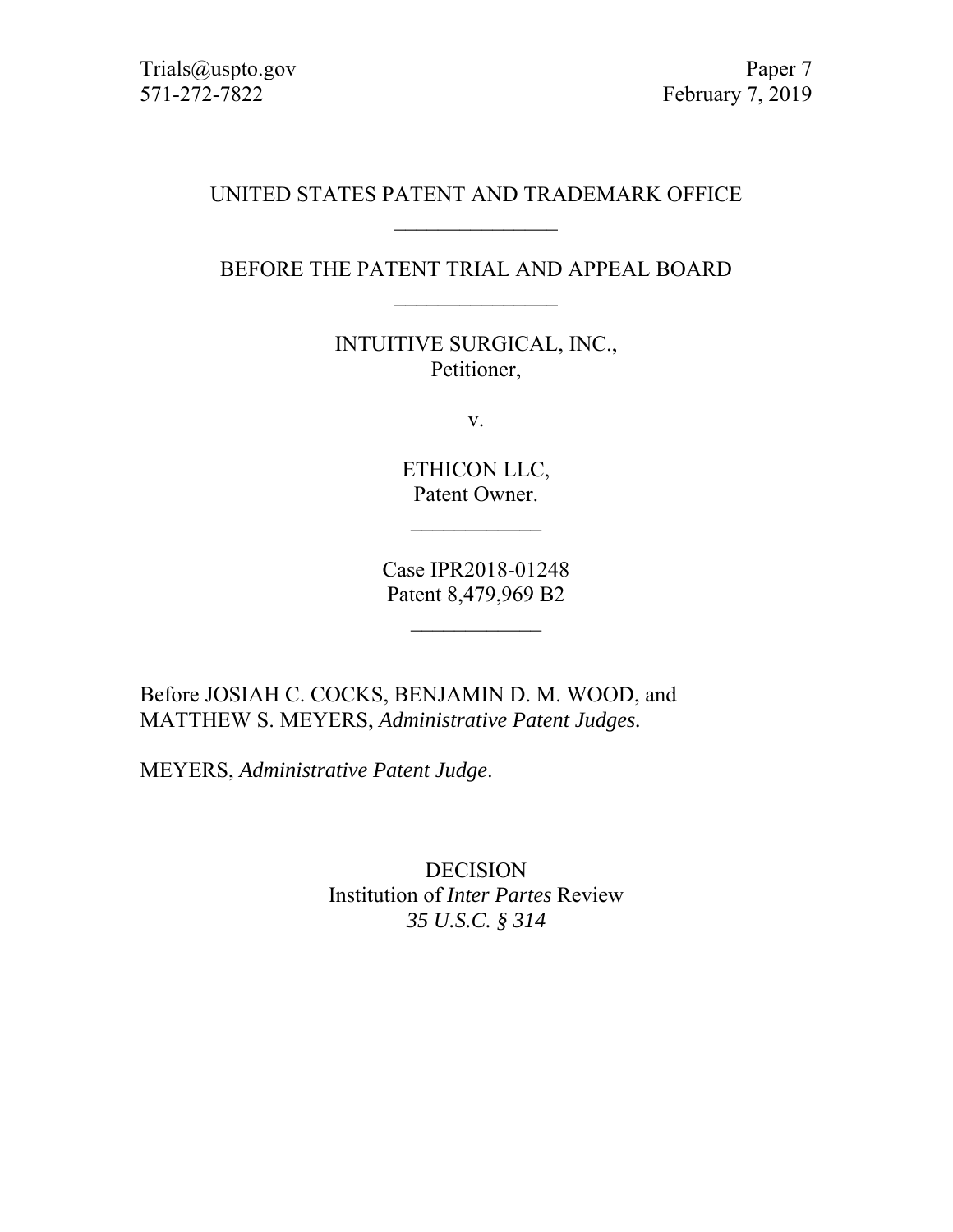$\overline{a}$ 

#### I. INTRODUCTION

Intuitive Surgical, Inc. ("Petitioner") filed a Petition (Paper 2, "Pet.") requesting an *inter partes* review of claims 23–26 of U.S. Patent No. 8,479,969 B2 (Ex. 1001, "the '969 patent"). Ethicon LLC ("Patent Owner") filed a Preliminary Response (Paper 6, "Prelim. Resp.") to the Petition. We have authority under 35 U.S.C.  $\S$  314(a), which provides that an *inter partes* review may not be instituted "unless . . . the information presented in the petition . . . and any response . . . shows that there is a reasonable likelihood that the petitioner would prevail with respect to at least 1 of the claims challenged in the petition." Moreover, a decision to institute under 35 U.S.C. § 314 may not institute on fewer than all claims challenged in the petition. *SAS Inst., Inc. v. Iancu*, 138 S. Ct. 1348, 1359–60 (2018).

Upon consideration of the Petition and the Preliminary Response, we conclude that the information presented shows there is a reasonable likelihood that Petitioner would prevail in showing the unpatentability of at least one challenged claim. Accordingly, we authorize an *inter partes* review to be instituted as to claims 24–26 of the '969 patent on the grounds raised in the Petition.<sup>1</sup> Our factual findings and conclusions at this stage of the proceeding are based on the evidentiary record developed thus far (prior to Patent Owner's Response). This is not a final decision as to patentability of claims for which *inter partes* review is instituted. Any final decision will be based on the record, as fully developed during trial.

<sup>&</sup>lt;sup>1</sup> Although the Petitioner initially sought to challenge claim 23 of the '969 patent, Patent Owner has statutorily disclaimed that claim. *See* Ex. 2002. For the reasons discussed *infra*, claim 23 is no longer regarded as a claim challenged in the Petition.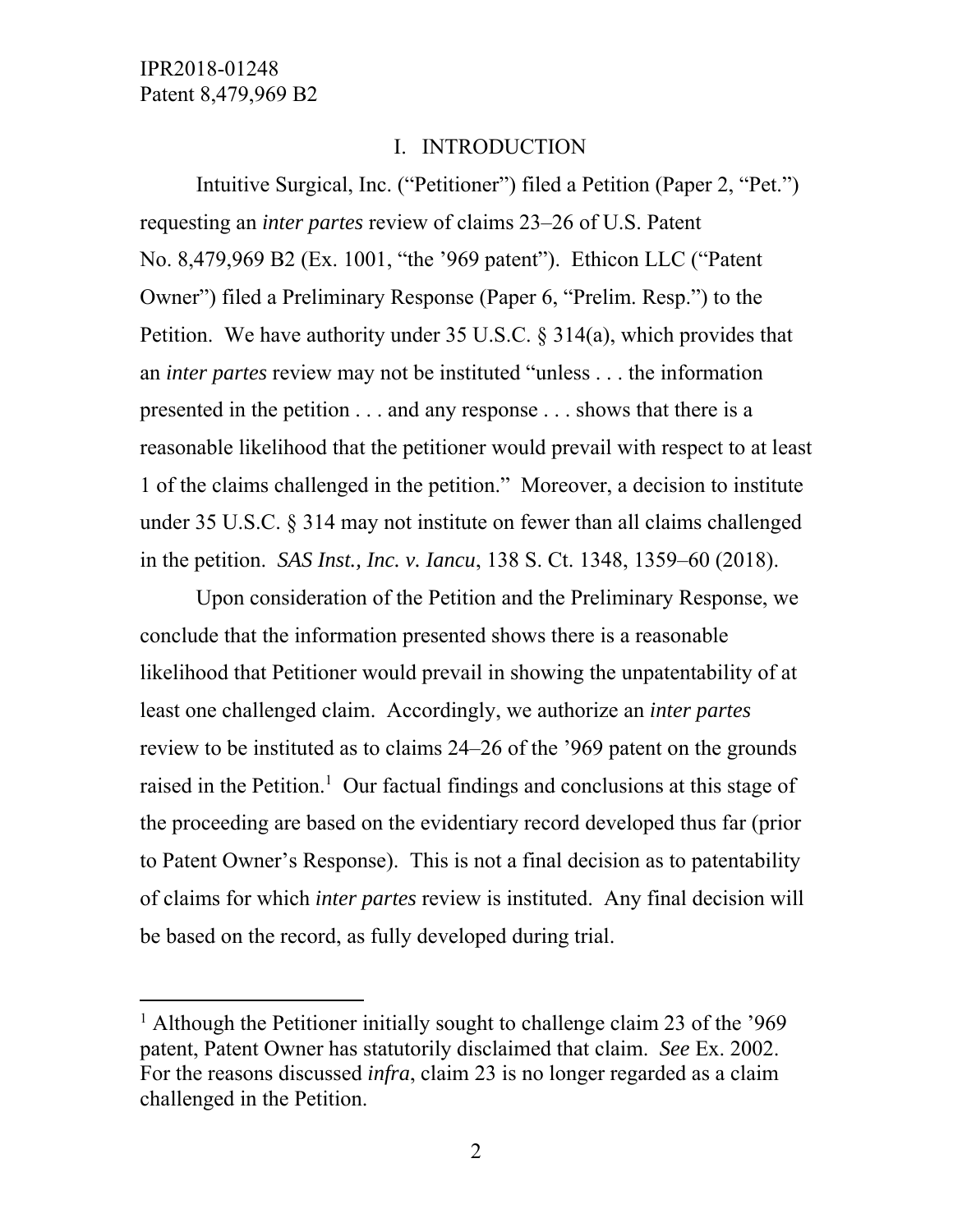#### II. BACKGROUND

#### *A. The '969 Patent*

The '969 patent issued July 9, 2013 from an application filed February 9, 2012, and claims priority, as a continuation, to an application filed May 27, 2011, and claims priority, as a continuation-in-part, to an application filed January 10, 2007. Ex. 1001, [45], [22], [63]. The '969 patent is titled "Drive Interface for Operably Coupling a Manipulatable Surgical Tool to a Robot," and generally relates to endoscopic surgical instruments. Ex. 1001, [54]; 1:54–57. The '969 patent summarizes its disclosure as encompassing a surgical instrument "for use with a robotic system that has a control unit and a shaft portion," which together with an electrically conductive elongated member, "transmit[s] control motions from the robotic system to an end effector." Ex. 1001, [57]. Figure 26 of the '969 patent is reproduced below:



Figure 26 depicts "a perspective view of a surgical tool embodiment of the present invention." Ex. 1001, 5:19–20. Figure 26 illustrates surgical tool 1200 with an end effector 2012, elongated shaft assembly 2008, and articulation joint 2011. Ex. 1001, 24:66–25:5. The '969 patent describes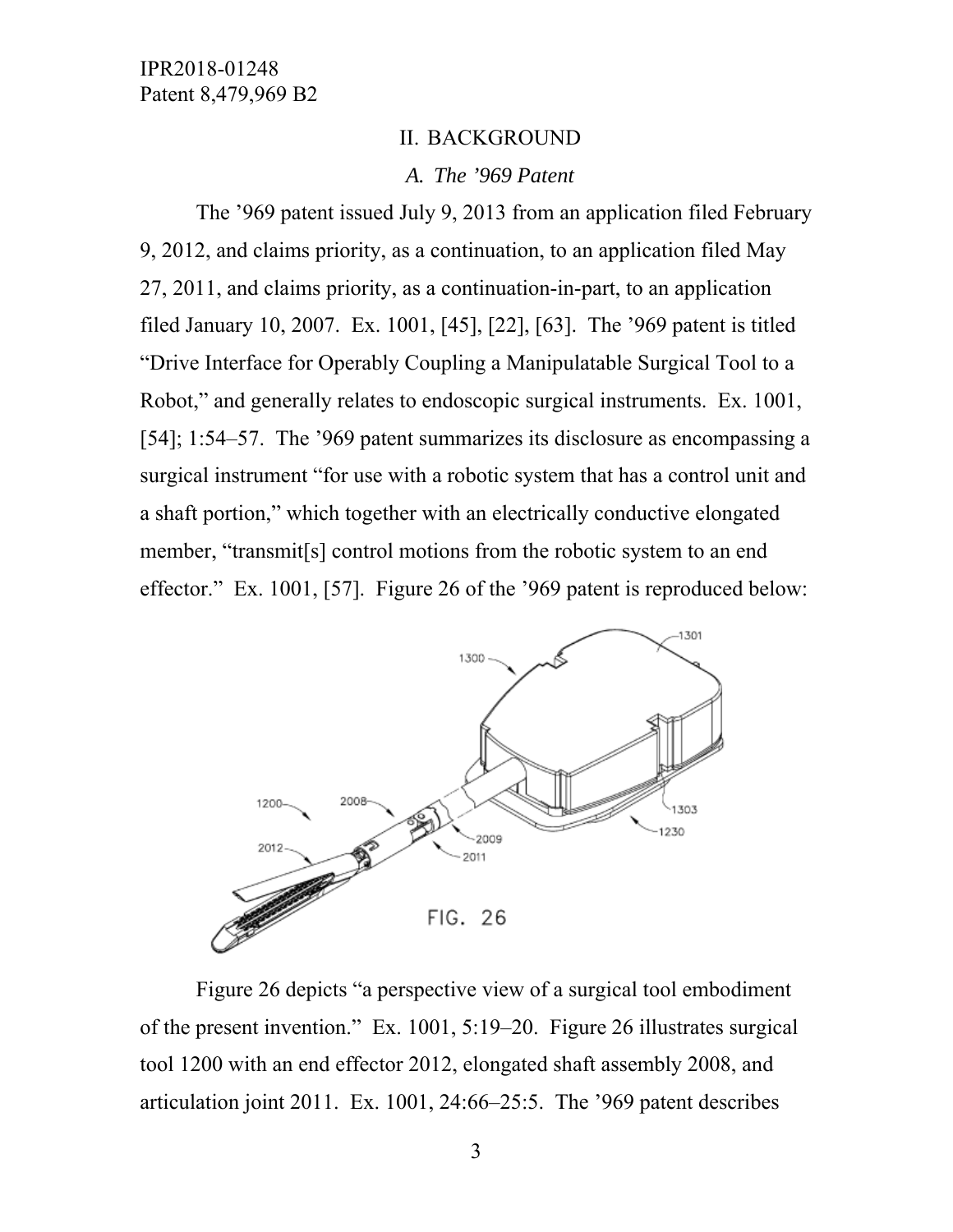that surgical tool 1200 is coupled to a robotic manipulator (not shown) by a tool mounting portion 1300. Ex. 1001, 25:5–7.

Figure 31 of the '969 patent is reproduced below:



Figure 31 depicts "a partial bottom perspective view of the surgical tool embodiment of FIG. 26." Ex. 1001, 5:27–28. Figure 31 illustrates "tool mounting portion **1300** includes a tool mounting plate **1302** that operably supports a plurality of (four are shown in FIG. 31) rotatable body portions, driven discs or elements **1304**, that each include a pair of pins **1306** that extend from a surface of the driven element 1304." Ex. 1001, 25:11–16. Figure 31 further depicts that "[i]nterface **1230** includes an adaptor portion **1240** that is configured to mountingly engage the mounting plate **1302**." Ex. 25:19–22. The '969 patent describes that "adapter portion **1240** generally includes a tool side **1244** and a holder side **1246**." Ex. 1001, 25:30–31.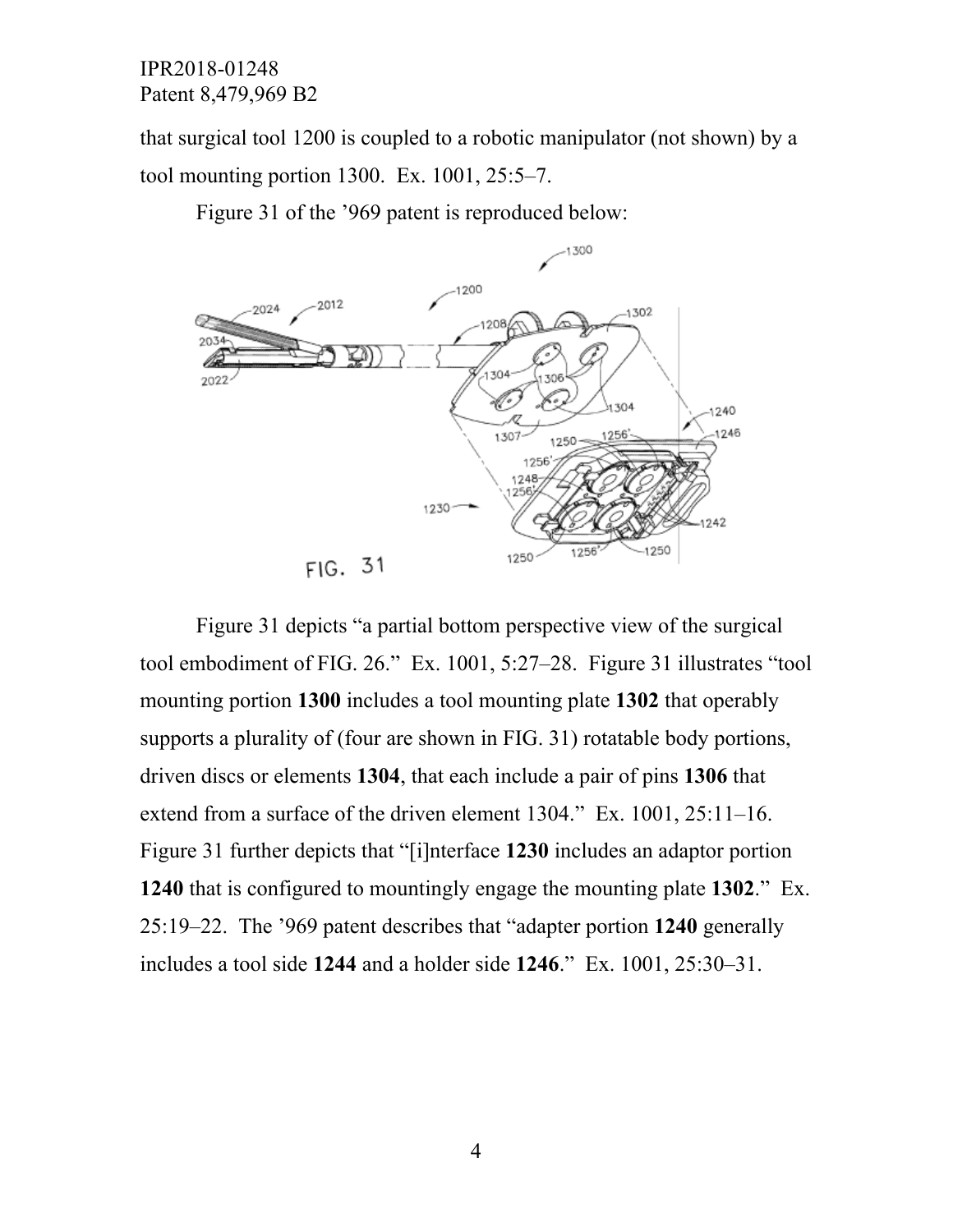

Figure 27 of the '969 patent is reproduced below:

Figure 27 depicts "an exploded assembly view of an adapter and tool holder arrangement for attaching various surgical tool embodiments to a robotic system." Ex. 1001, 5:21–23. The '969 patent discloses that tool drive assembly 1010 "is operatively coupled to a master controller 1001." Ex. 1001, 24:62–66.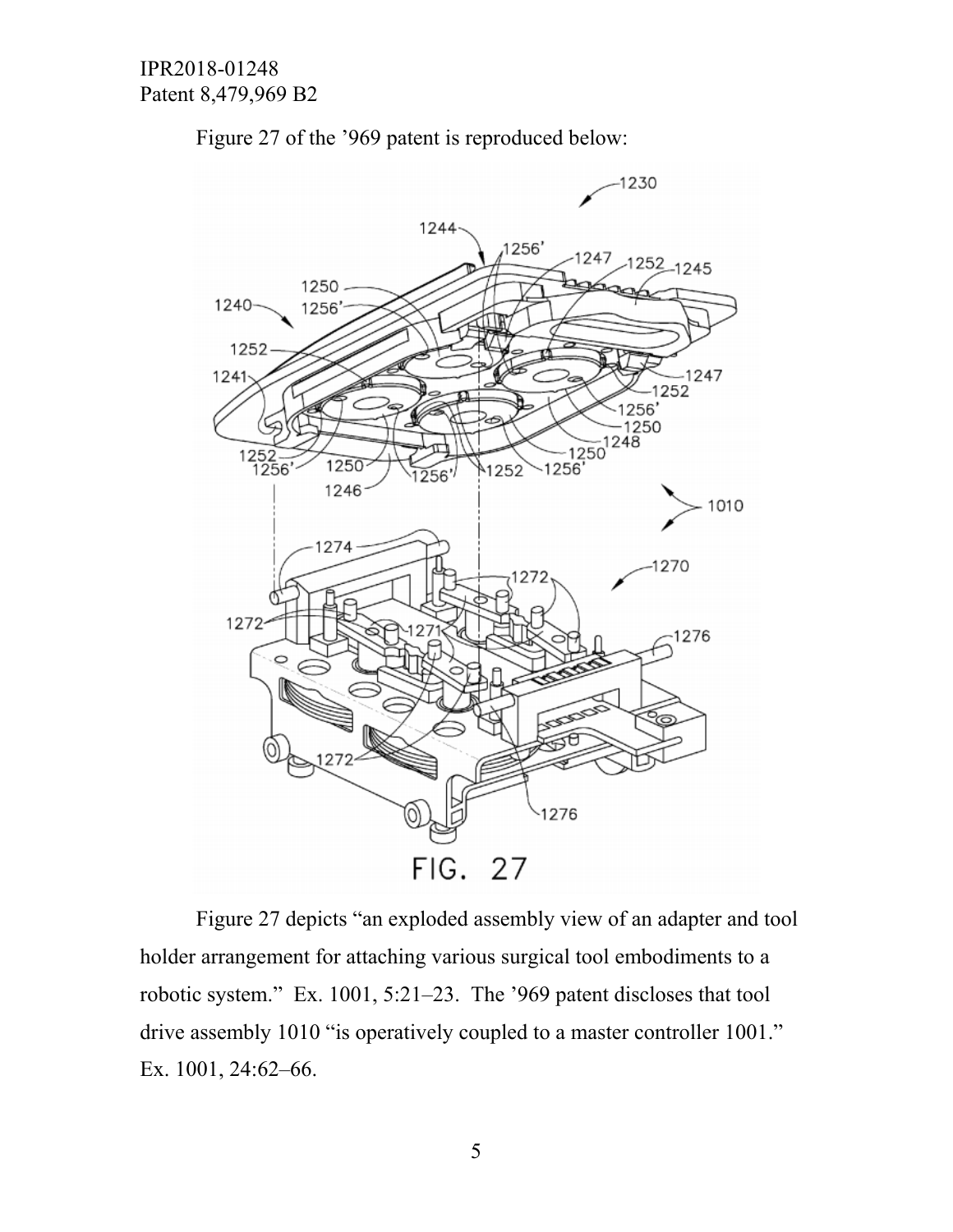-

# *B. Illustrative Claim*

Challenged claim 24 is independent. Claims 25 and 26 ultimately

depend from claim 24. Claim 24 is illustrative and is reproduced below.

24. A surgical tool for use with a robotic system that has a tool drive assembly that is operatively coupled to a control unit of the robotic system that is operable by inputs from an operator and is configured to provide at least one rotary output motion to at least one rotatable body portion supported on the tool drive assembly, said surgical tool comprising:

- a surgical end effector comprising at least one component portion that is selectively movable between first and second positions relative to at least one other component portion thereof in response to control motions applied to said selectively movable component portion;
- an elongated shaft assembly defining a longitudinal tool axis and comprising:
	- a distal spine portion operably coupled to said end effector; and
	- a proximal spine portion pivotally coupled to said distal spine portion at an articulation joint to facilitate articulation of said surgical end effector about an articulation axis that is substantially transverse to said longitudinal tool axis; and
	- at least one gear-driven portion that is in operable communication with said at least one selectively movable component portion of said surgical end effector and wherein said surgical tool further comprises:
	- a tool mounting portion operably coupled to a proximal[2 ] end of said proximal spine portion, said tool mounting portion being configured to operably

 $2^2$  A Certificate of Correction, mailed January 23, 2018, deleted the term "distal," and inserted in its place the term "proximal" in claim 24 of the '969 patent. *See* Ex. 1002, 686.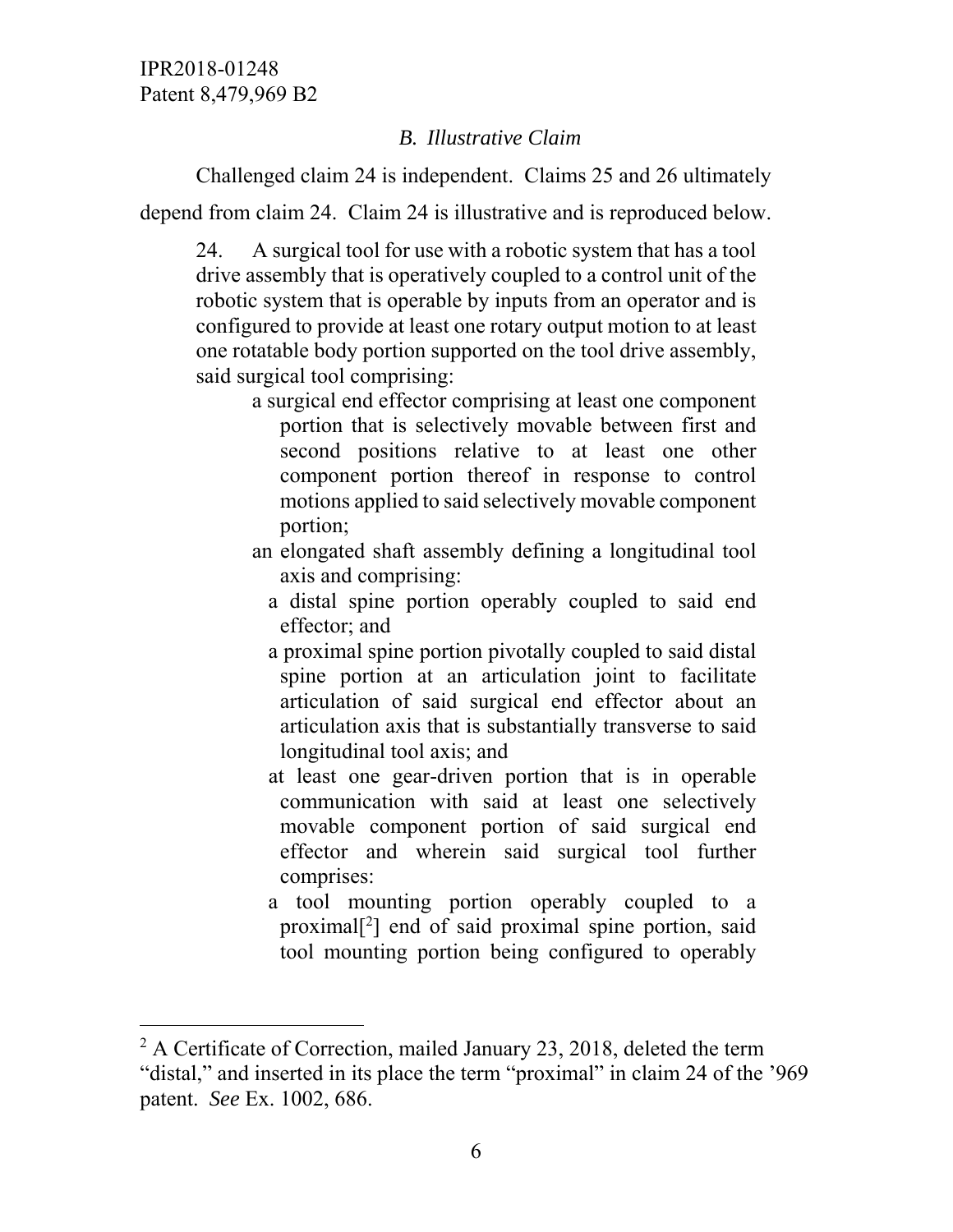$\overline{a}$ 

interface with the tool drive assembly when coupled thereto, said tool mounting portion comprising:

- a driven element rotatably supported on said tool mounting portion and configured for driving engagement with a corresponding one of the at least one rotatable body portions of the tool drive assembly to receive corresponding rotary output motions therefrom; and
- a transmission assembly in operable engagement with said driven element and in meshing engagement with a corresponding one of said at least one gear-driven portions to apply actuation motions thereto to cause said corresponding one of said at least one gear driven portions to apply at least one control motion to said selectively movable component.

### *C. Related Proceedings*

The parties indicate that the '969 patent is involved in: *Ethicon LLC et al. v. Intuitive Surgical, Inc. et al.*, No. 1:17-cv-00871 in the United States District Court for the District of Delaware ("the Delaware litigation").<sup>3</sup> Pet. 7; Paper 4, 2.

Petitioner is also challenging the '969 patent as well as other related patents in the following proceedings before the Board: (1) Case No. IPR2018-00933 (the '601 patent); (2) Case No. IPR2018-00934 (the '058 patent); (3) Case No. IPR2018-00938 (the '874 patent); (4) Case Nos. IPR2018-01247 and IPR2018-01254 (the '969 patent); (5) Case No.

<sup>&</sup>lt;sup>3</sup> Patent Owner contends that U.S. Patent Nos. 9,585,658 B2 ("the '658" Patent"), 8,616,431 B2 ("the '431 Patent"), 9,113,874 B2 ("the '874 Patent"), 8,991,677 ("the '677 Patent"), 9,084,601 B2 ("the '601 Patent"), and 8,998,058 B2 ("the '058 Patent") are also asserted in the Delaware litigation. Paper 4, 2.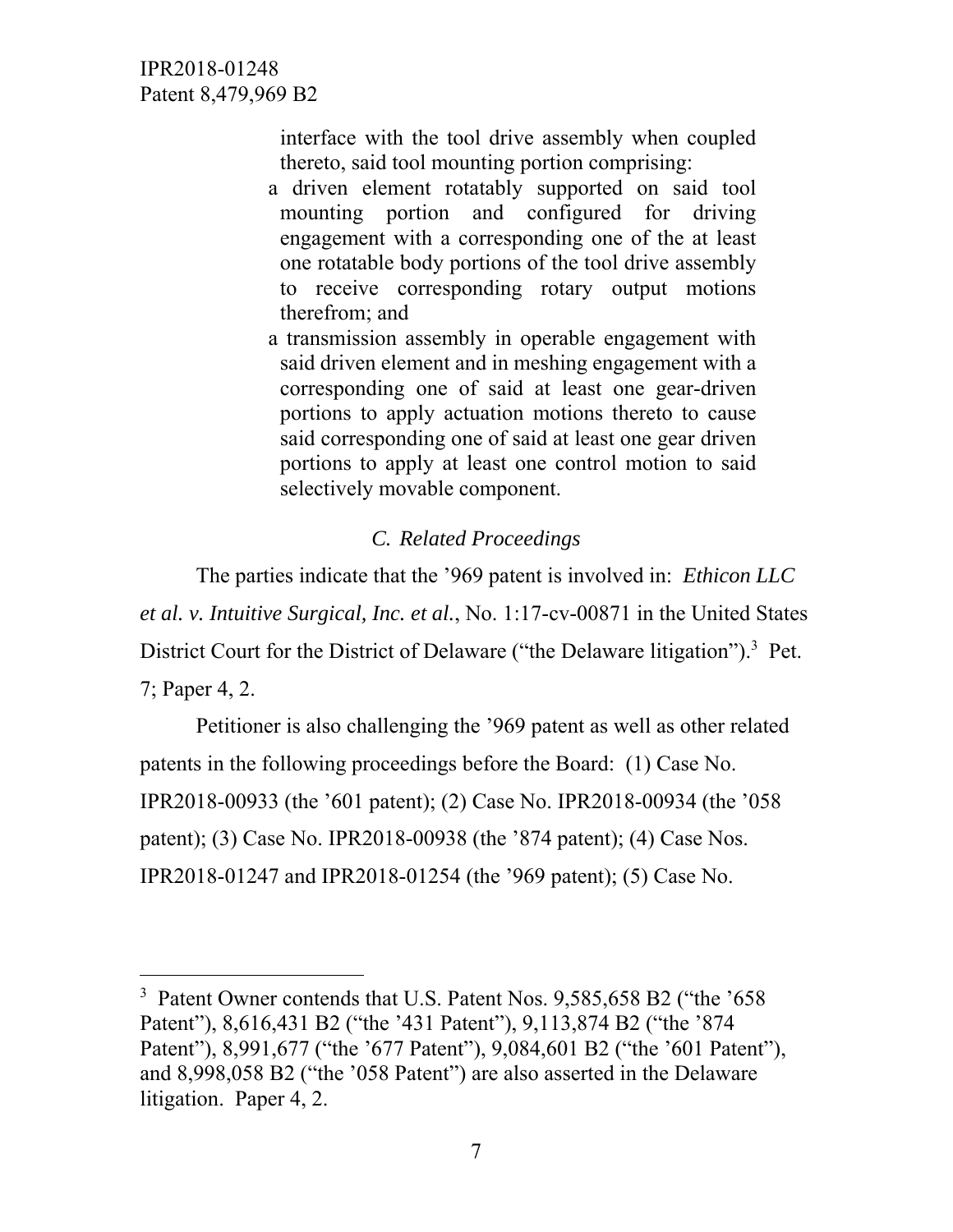IPR2018-00936 (the '658 patent); and (6) Case No. IPR2018-01703 (the '431 patent).

## *D. Earliest Effective Filing Date*

Petitioner asserts that May 27, 2011, the day the '969 patent application was filed as a continuation-in-part, is the earliest effective filing date. Pet. 8–9.

Patent Owner asserts that the '969 patent "claims priority to

application No. 11/651,807, which was filed on Jan. 10, 2007." Prelim.

Resp. 11 (citing Ex. 1001, (63). Patent Owner further asserts

[b]ecause the Petition should be denied, for the reasons set forth herein, regardless of the effective filing date of the challenged claims, Patent Owner does not address Petitioner's priority date arguments in this paper, but reserves all rights to subsequently contend in any instituted IPR or in any other proceeding that the challenged claims are entitled to their earliest claimed effective filing date.

Prelim. Resp. 11. In view of the above, and at this stage, we do not resolve this issue at this time.

#### *E. Real Parties in Interest*

Petitioner identifies itself as the only real party-in-interest. Pet. 3.

#### *F. Evidence Relied Upon*

Petitioner relies on the following references in asserting that claims 24–26 of the '969 patent are unpatentable:

| <b>Reference</b>                                          | <b>Exhibit No.</b> |
|-----------------------------------------------------------|--------------------|
| U.S. Patent No. 8,545,515 issued Oct. 1, 2013 ("Prisco")  | 1006               |
| U.S. Patent No. 6,817,974 issued Nov. 16, 2004 ("Cooper") | 1007               |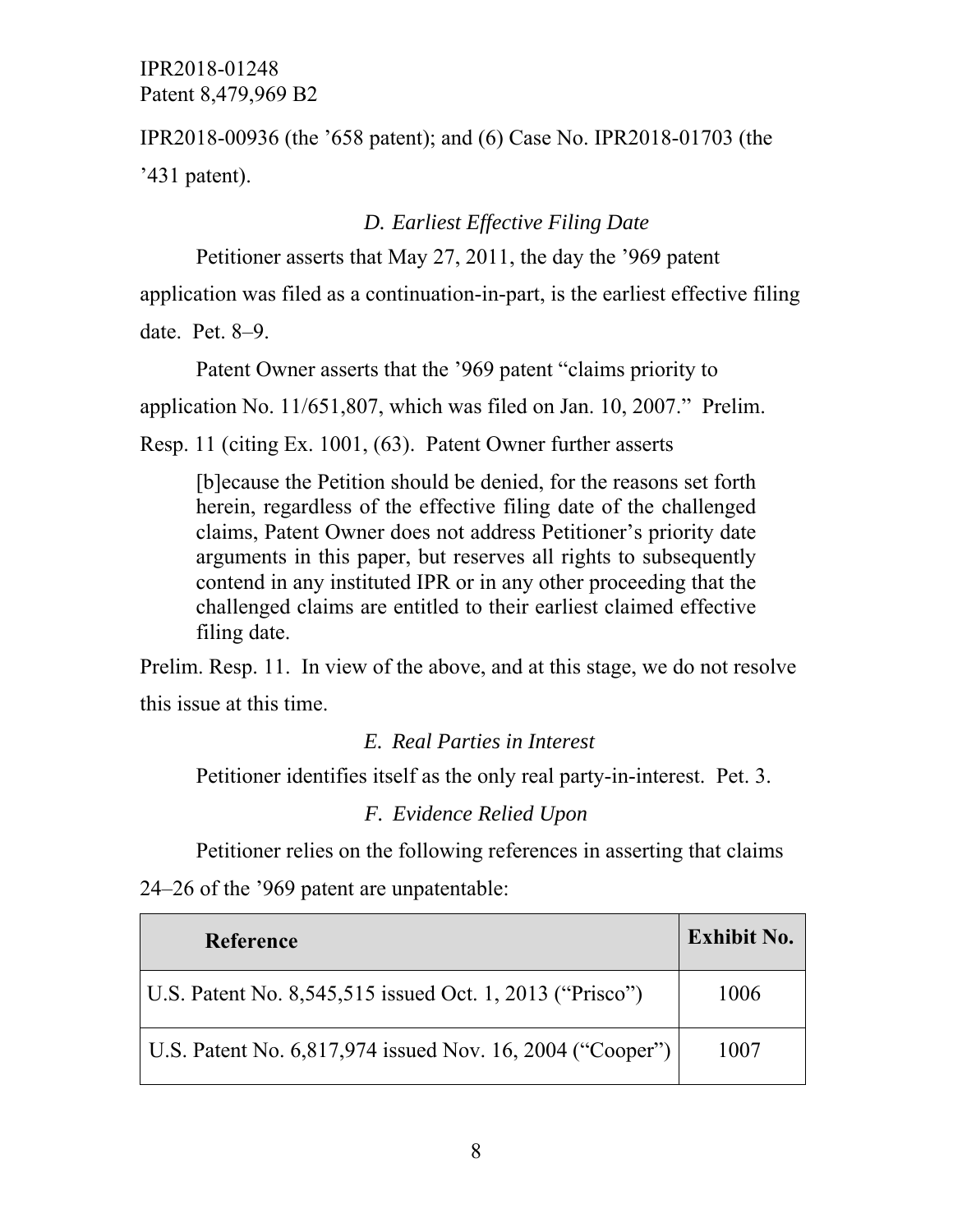| U.S. Patent No. 6,331,181 issued Dec. 18, 2001 ("Tierney")  | 1009 |
|-------------------------------------------------------------|------|
| U.S. Patent No. $6,699,235$ issued Mar. 2, 2004 ("Wallace") | 1008 |

Petitioner also relies upon a Declaration of Dr. Bryan Knodel.

Ex. 1003.

# *G. The Asserted Grounds of Unpatentability*

Petitioner contends that claims 24–26 are unpatentable based on the following grounds:

| <b>References</b>            | <b>Basis</b> | <b>Claim(s)</b> Challenged |
|------------------------------|--------------|----------------------------|
| Prisco                       | § 102        | $24 - 26$                  |
| Prisco and Cooper            | $§$ 103      | $24 - 26$                  |
| Prisco, Cooper, and Tierney  | $§$ 103      | $24 - 26$                  |
| Prisco, Cooper, Wallace, and | $§$ 103      | 25 and 26                  |
| Tierney                      |              |                            |

# III. ANALYSIS

# *A. Statutory Disclaimer of Claim 23*

As noted above, along with claims 24–26, Petitioner sought *inter partes* review of claim 23 of the '969 patent. After the filing of the Petition, Patent Owner filed a statutory disclaimer of claim 23. Ex. 2002; *see* Prelim. Resp. 4.

Patent Owner contends that "[b]ased on this disclaimer, the ['969 patent] is to be treated as though claim 23 never existed." Prelim. Resp. 4 (citing *Vectra Fitness, Inc. v. TNWK Corp.*, 162 F.3d 1379, 1383 (Fed. Circ. 1998)("This court has interpreted the term 'considered as part of the original patent' in section 253 to mean that the patent is treated as though the disclaimed claims never existed."). We also observe that our rules state that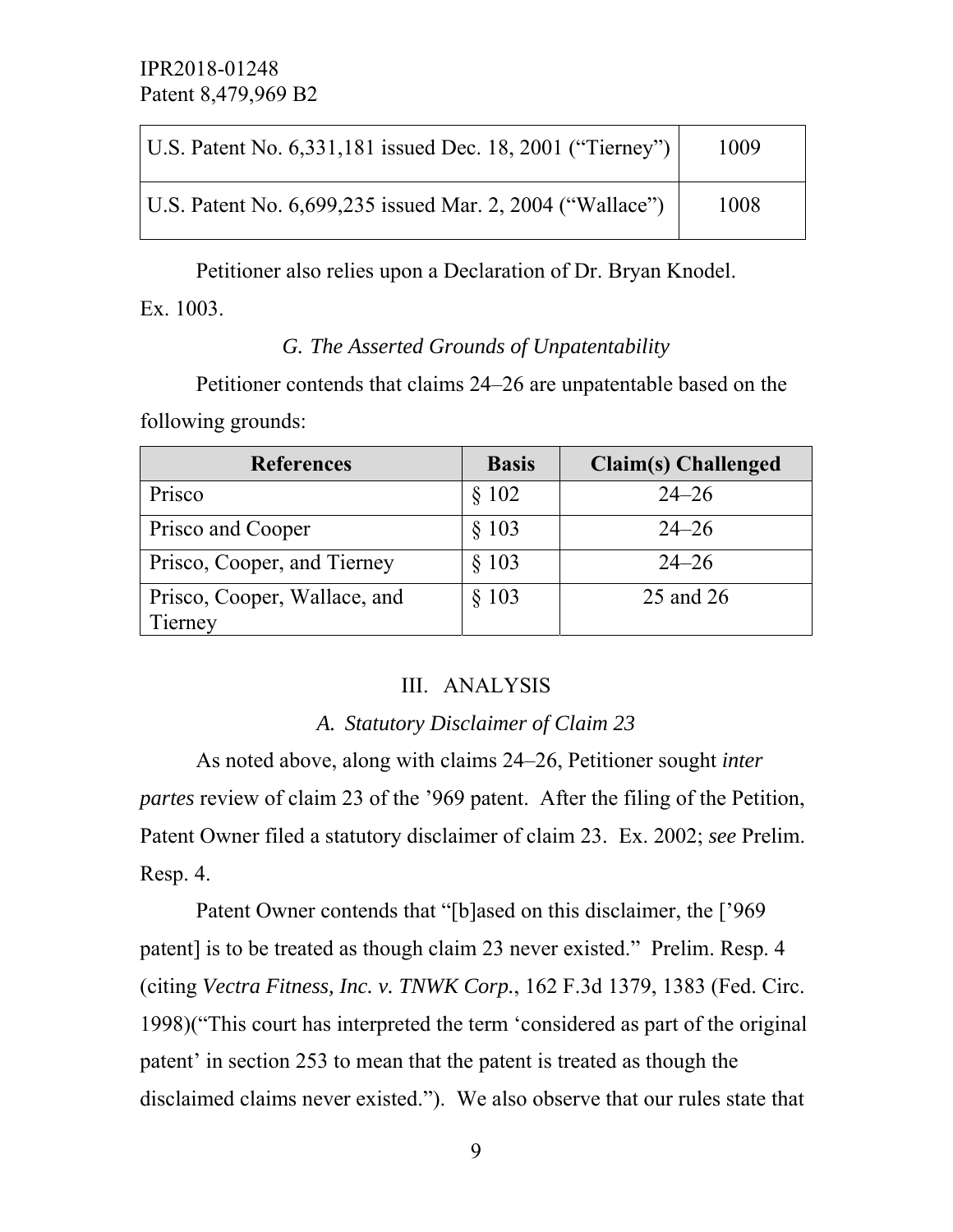"[n]o *inter partes* review will be instituted based on disclaimed claims." 37 C.F.R. §42.107(e).

In considering Federal Circuit precedent and our rules, we conclude that we cannot institute a trial on a claim that has been disclaimed, and, thus, no longer exists. That conclusion is consistent with other panel decisions in *inter partes* review proceeding that addressed a near identical circumstance as we do here. *See, e.g., Vestas-American Wind Technology, Inc. and Vestas Wind Systems A/S v. General Electric Co*., IPR2018-01015, Paper 9, 12–14 (PTAB, Nov. 14, 2018)("the '1015 IPR"). We share the same view as the panel in the '1015 IPR that such a conclusion is consistent with the statutory scope of *inter partes* review as laid out in 35 U.S.C.§§ 311(b) and 318(a), and is not at odds with the Supreme Court's recent decision in *SAS*. *See id.*  Accordingly, we treat claim 23 as having never been part of the '969 patent, and Petitioner cannot seek *inter partes* review of that claim.

#### *B. Claim Construction*

The claim construction standard to be employed in an *inter partes*  review recently has changed. *See* Changes to the Claim Construction Standard for Interpreting Claims in Trial Proceedings Before the Patent Trial and Appeal Board, 83 Fed. Reg. 51,340 (Nov. 13, 2018) (to be codified at 37 C.F.R. pt. 42). That new standard, however, applies only to proceedings in which the petition is filed on or after November 13, 2018. This Petition was filed on June 14, 2018. Under the standard in effect at that time, "[a] claim in an unexpired patent . . . shall be given its broadest reasonable construction in light of the specification of the patent in which it appears." 37 C.F.R. § 42.100(b); *see also Cuozzo Speed Techs., LLC v. Lee*, 136 S. Ct. 2131, 2142 (2016) (upholding the use of the broadest reasonable interpretation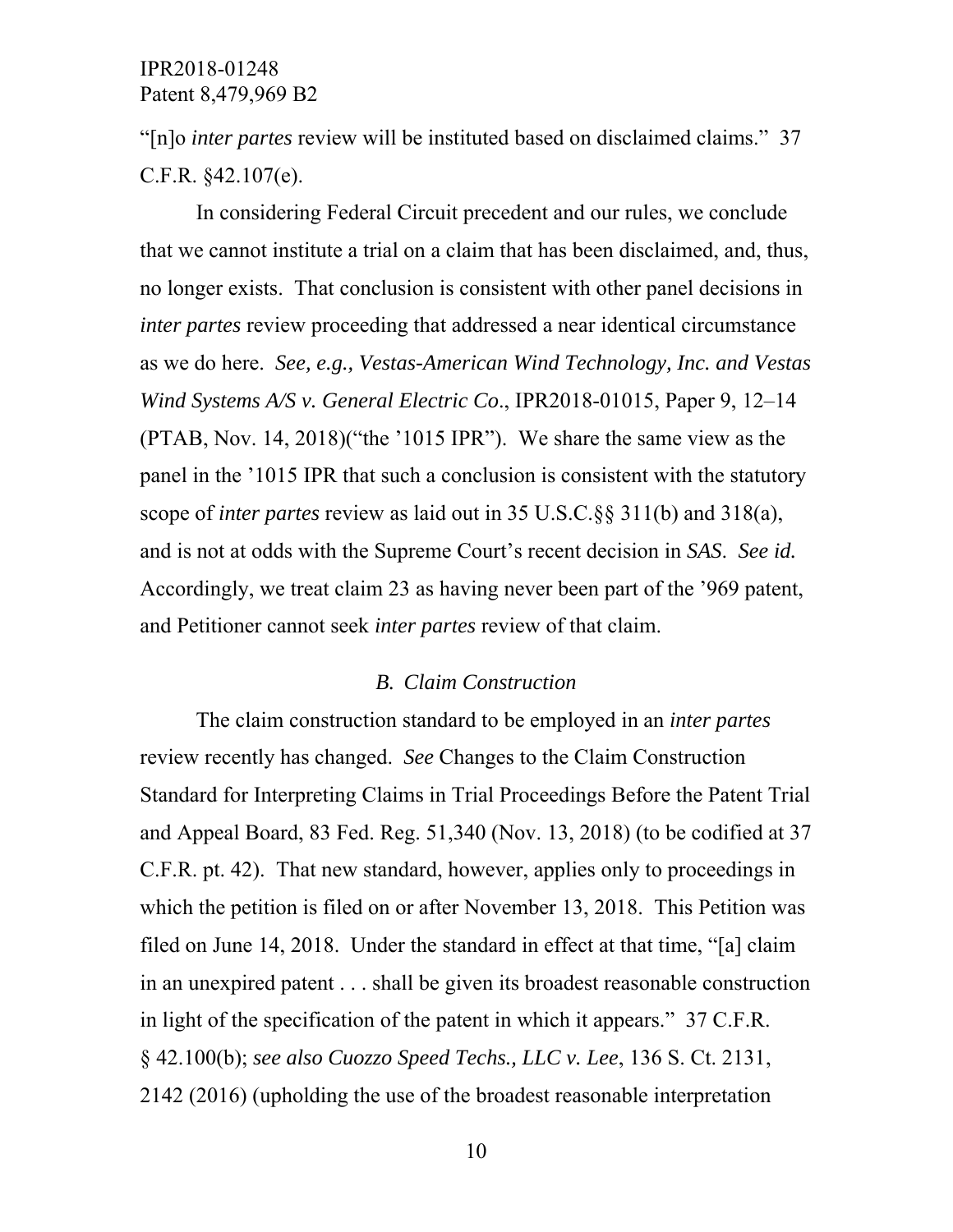standard). Accordingly, we determine whether to institute trial in this proceeding using the broadest reasonable construction standard. In determining the broadest reasonable construction, we presume that claim terms carry their ordinary and customary meaning. *See In re Translogic Tech., Inc.*, 504 F.3d 1249, 1257 (Fed. Cir. 2007). A patentee may define a claim term in a manner that differs from its ordinary meaning; however, any special definitions must be set forth in the specification with reasonable clarity, deliberateness, and precision. *See In re Paulsen*, 30 F.3d 1475, 1480 (Fed. Cir. 1994).

Here, neither Petitioner nor Patent Owner identifies terms for construction or provides any proposed constructions. *See* Pet. 28–29; Prelim. Resp. 11–12. Instead, the parties agree that claims of '969 patent should be construed according to their broadest reasonable interpretation. Pet. 28–29; Prelim. Resp. 11. For the purposes of this Decision, we determine that no claim term needs express interpretation. *See Vivid Techs., Inc. v. Am. Sci. & Eng'g, Inc*., 200 F.3d 795, 803 (Fed. Cir. 1999) ("[O]nly those terms need be construed that are in controversy, and only to the extent necessary to resolve the controversy.").

#### *C. Level of Ordinary Skill in the Art*

Petitioner's Declarant, Dr. Knodel, testifies the following in connection with the level of ordinary skill in the art:

A person of ordinary skill in the art at the time of the alleged invention would have had the equivalent of a Bachelor's degree or higher in mechanical engineering with at least 3 years working experience in the design of comparable surgical devices. Additional education in a relevant field, such as mechanical engineering or robotics (to the extent pertinent), or industry experience may compensate for a deficit in one of the other aspects of the requirements stated above.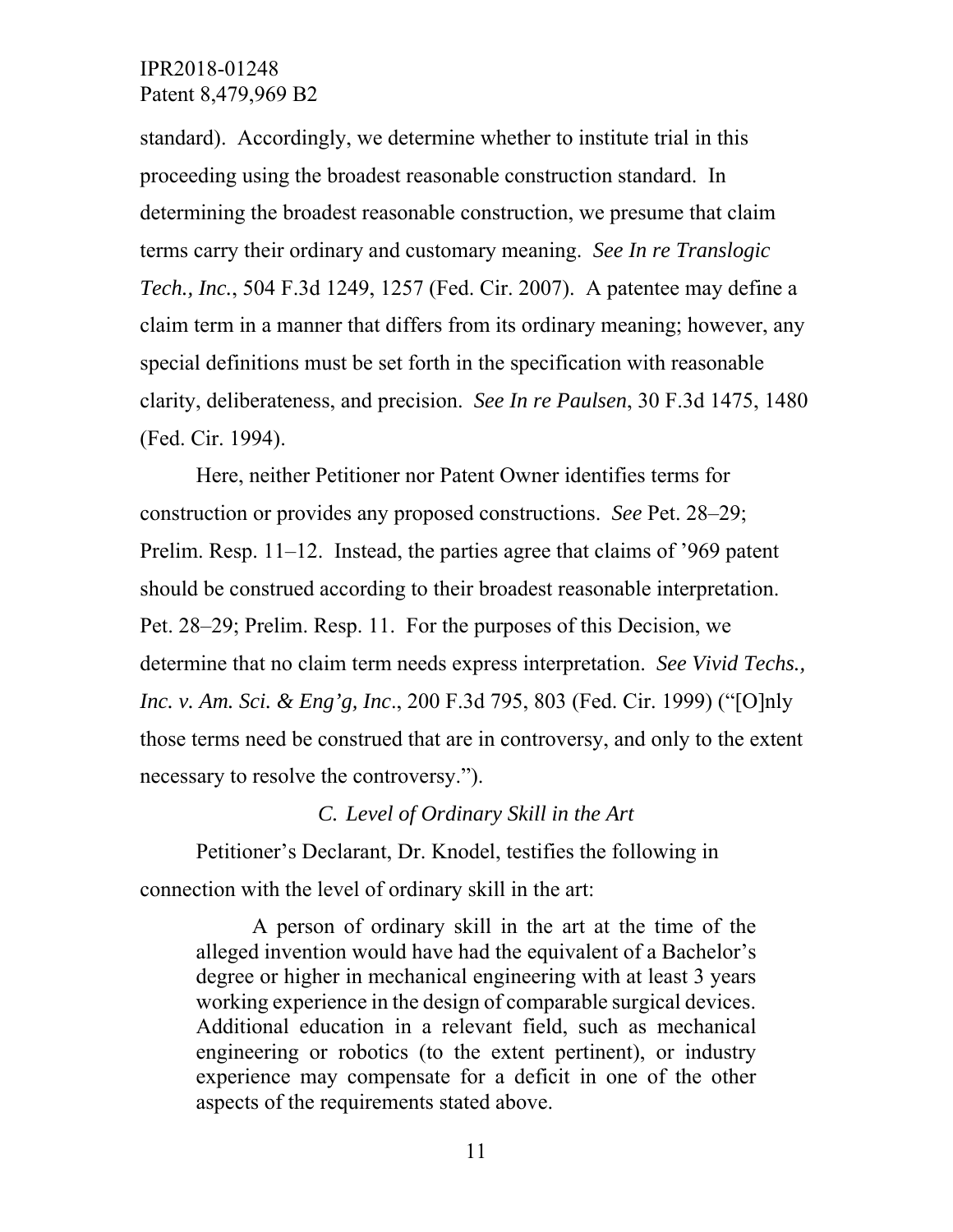Ex. 1003 ¶ 25.

Patent Owner does not challenge the above-noted testimony or offer any assessment of its own as to the level of ordinary skill in the art. For purposes of this Decision, we adopt Dr. Knodel's assessment of the level of ordinary skill in the art. We further find that the cited prior art references reflect the appropriate level of skill at the time of the claimed invention and that the level of appropriate skill reflected in these references is consistent with the definition of a person of ordinary skill in the art proposed by Petitioner. *See Okajima v. Bourdeau*, 261 F.3d 1350, 1355 (Fed. Cir. 2001).

*D. Ground 1: Claims 24–26 – Anticipation by Prisco*  Petitioner contends that claims 24–26 are anticipated by Prisco. Pet.

51–74. Patent Owner opposes. Prelim. Resp. 24–31.

*1. Overview of Prisco (Ex. 1006)*  Prisco is titled "CURVED CANNULA SURGICAL SYSTEM." Ex.

1006, (54). Prisco's Abstract reads-in-part as follows:

A robotic surgical system is configured with rigid, curved cannulas that extend through the same opening into a patient's body. Surgical instruments with passively flexible shafts extend through the curved cannulas. The cannulas are oriented to direct the instruments towards a surgical site. Various port features that support the curved cannulas within the single opening are disclosed. Cannula support fixtures that support the cannulas during insertion into the single opening and mounting to robotic manipulators are disclosed. A teleoperation control system that moves the curved cannulas and their associated instruments in a manner that allows a surgeon to experience intuitive control is disclosed.

Ex. 1006, (57). Figure 2B of Prisco is reproduced below.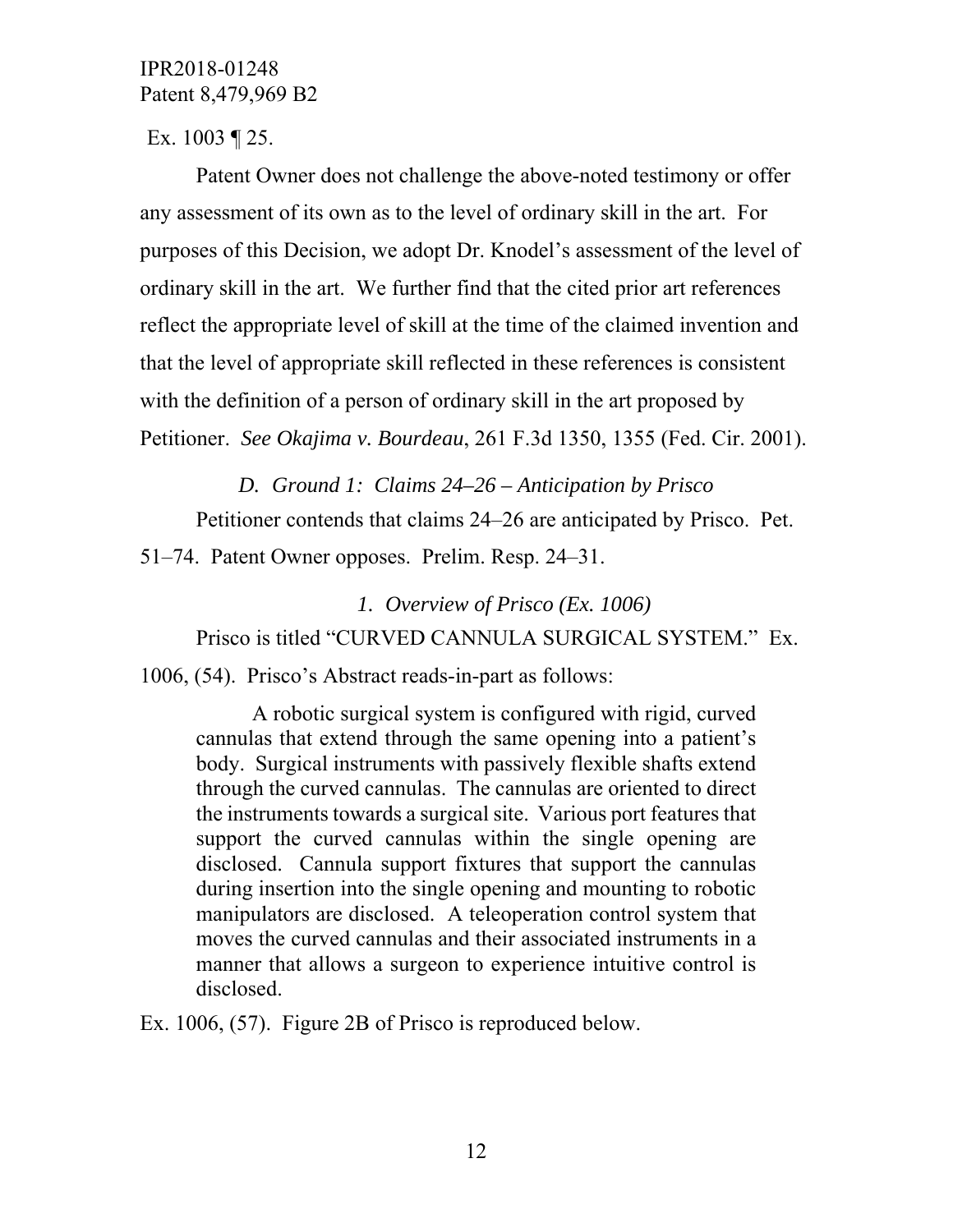

Figure 2B depicts a perspective view of a patient side manipulator (PSM) "with an illustrative instrument 110 mounted." Ex. 1006, 8:12–13. With reference to Figure 2B, Prisco discloses

[m]atching force transmission disks in mounting carriage **212** and instrument force transmission assembly **230** couple actuation forces from actuators **232** in PSM **204** to move various parts of instrument **110** in order to position, orient, and operate instrument end effector **234**. Such actuation forces may typically roll instrument shaft **218** (thus providing another DOF [degree of freedom] through the remote center), operate a wrist **236** that provides yaw and pitch DOF's, and operate a movable piece or grasping jaws of various end effectors ( e.g., scissors (cautery or non-cautery capable), dissectors, graspers, needle drivers, electrocautery hooks, retractors, clip appliers, etc.).

Ex. 1006, 8:34–44.

Figure 4A of Prisco is reproduced below.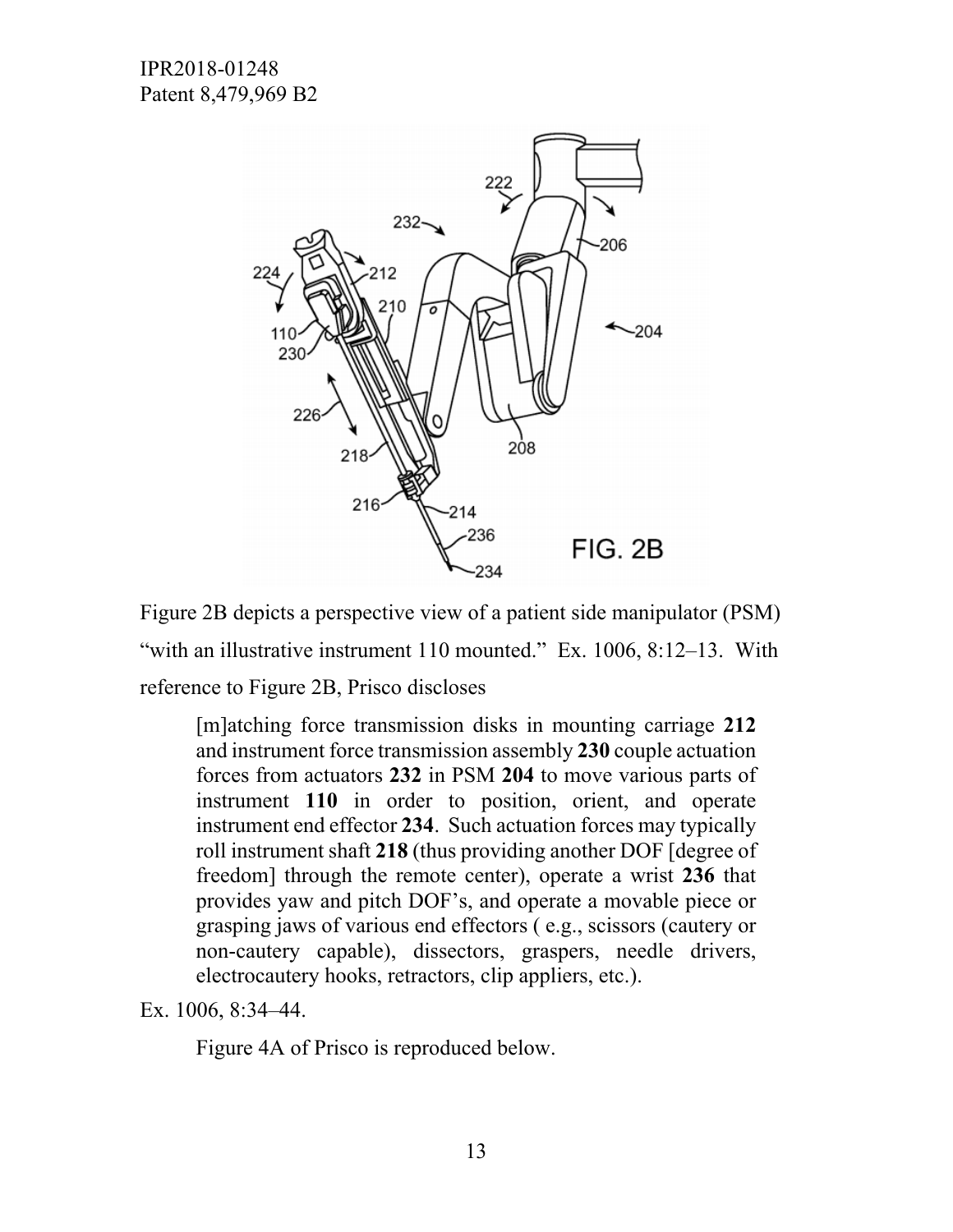

FIG. 4A

Figure 4A depicts "a schematic view of a portion of a patient side robotic manipulator that supports and moves a combination of a curved cannula and a passively flexible surgical instrument." Ex. 1006, 10:31–34. More particularly, Figure 4A illustrates

a telerobotically operated surgical instrument **402***a* includes a force transmission mechanism **404***a*, a passively flexible shaft **406***a*, and an end effector **408***a*. Instrument **402***a* is mounted on an instrument carriage assembly **212***a* of a PSM **204***a* (previously described components are schematically depicted for clarity). Interface discs **414***a* couple actuation forces from servo actuators in PSM **204***a* to move instrument **402***a* components. End effector **408***a* illustratively operates with a single DOF (e.g., closing jaws).

Ex. 1006, 10:34–43. Prisco discloses that "[a] wrist to provide one or more end effector DOF's (e.g., pitch, yaw; see e.g., U.S. Pat. No. 6,817,974 (filed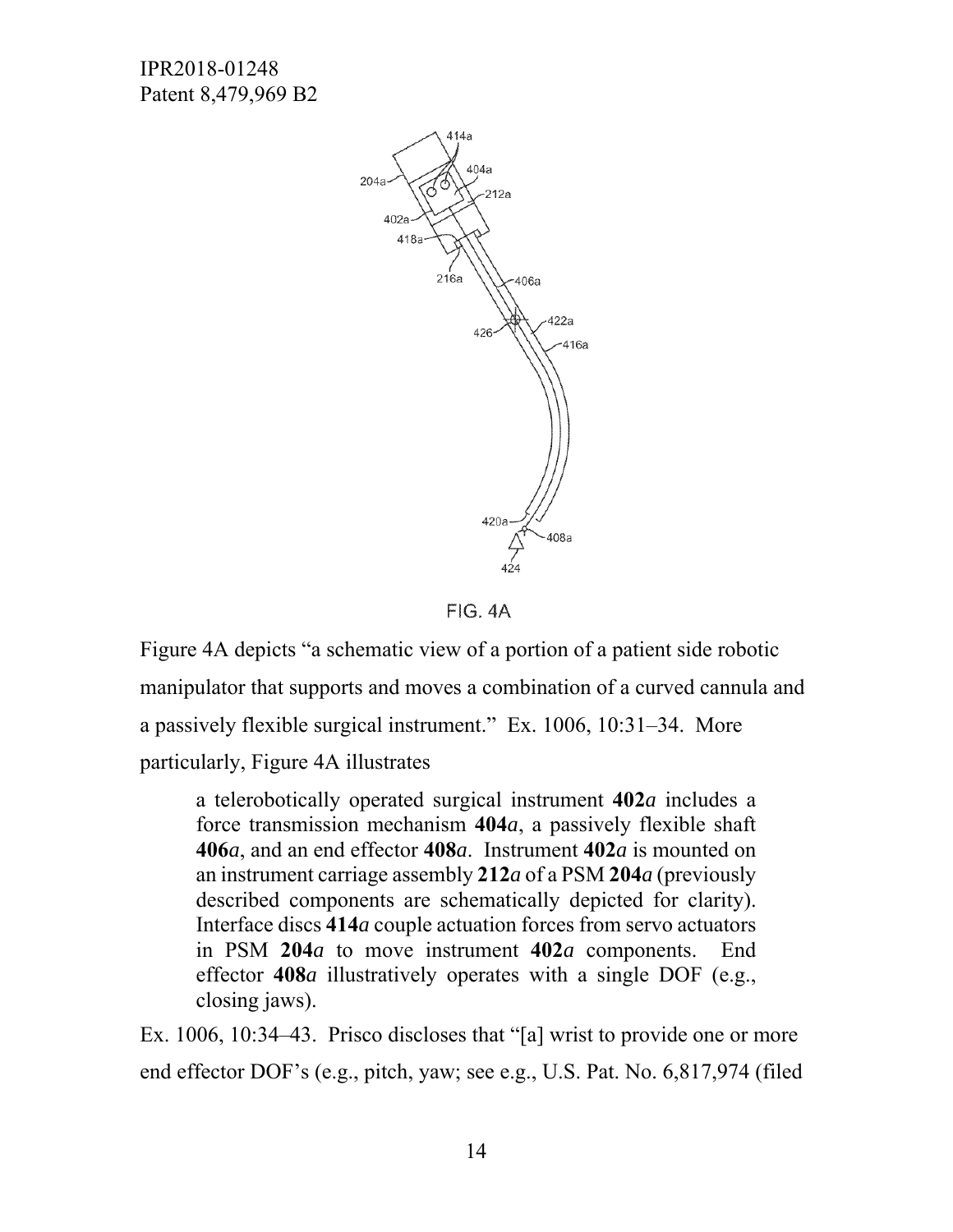Jun. 28, 2002) (disclosing 'Surgical Tool Having Positively Positionable Tendon-Actuated Multi-Disk Wrist Joint'), which is incorporated herein by reference) is optional and is not shown." Ex. 1006, 10:43–48. Prisco describes that "[o]mitting the wrist simplifies the number of actuation force interfaces between PSM **204***a* and instrument **402***a*, and the omission also reduces the number of force transmission elements (and hence, instrument complexity and dimensions) that would be necessary between the proximal force transmission mechanism **404***a* and the distally actuated piece." Ex. 1006, 10:49–55; *cf. id.* at 16:38–43, 17:53–56.

Figure 7D of Prisco is reproduced below.



Figure 7D depicts "a perspective view of another force transmission mechanism used in a push/pull instrument design." Ex. 1006, 3:33–34. Figure 7D illustrates that pinion drive gears 782 engage rack gear 784 between them. Ex. 1006, 16:19–20. Prisco describes that push/pull drive element rod 764 is coupled to rack gear 784 using a free rolling bearing 768 (not shown). Ex. 1006, 16:19–23, 15:55–16:7.

Figures 9D and 9E are reproduced below.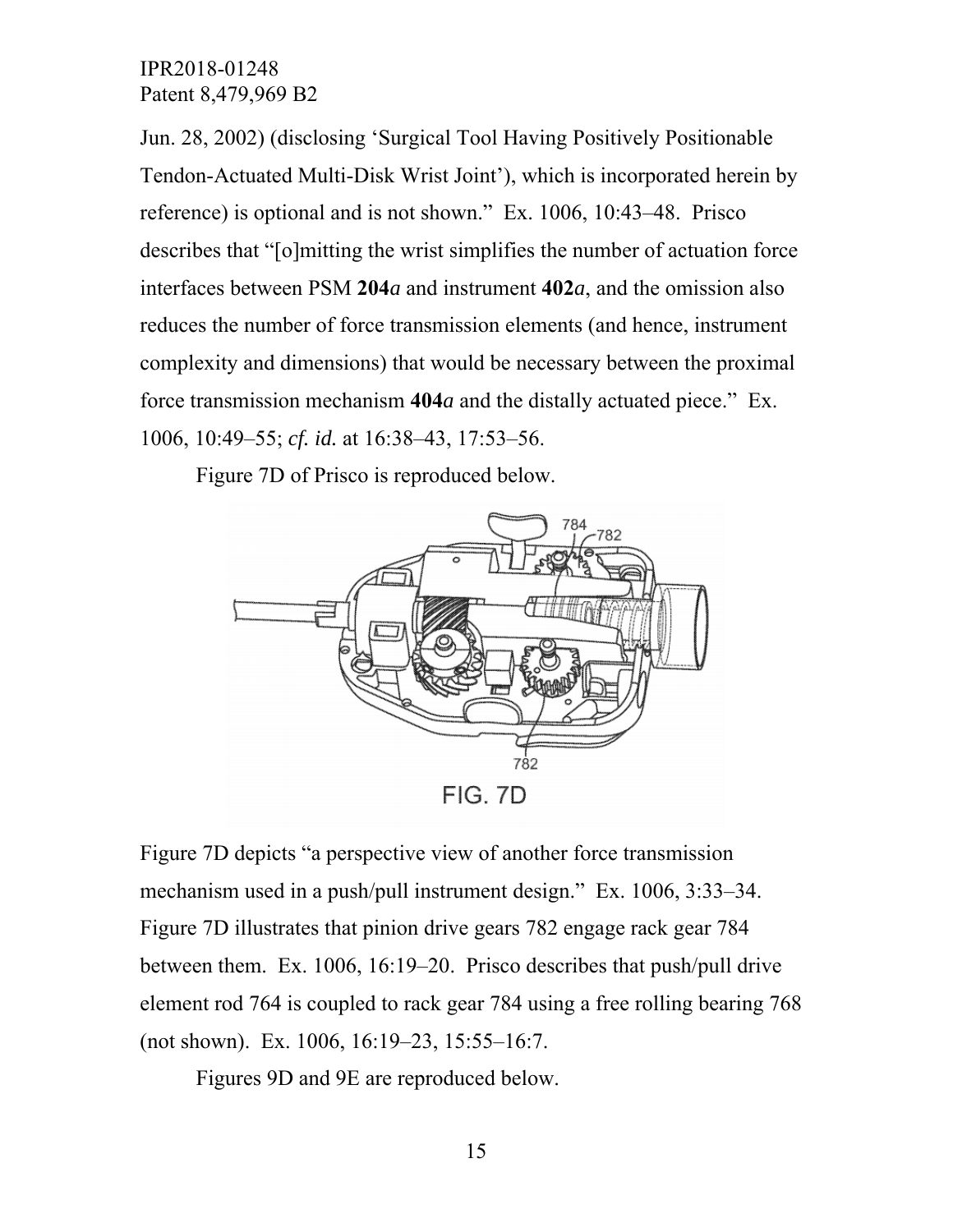

FIG. 9D

Figure 9D depicts "an exploded perspective view of another implementation of the distal end of a flexible shaft instrument." Ex. 1006, 19:28–29. More particularly, Figure 9D illustrates that "push/pull drive rod connector **926** extends through end cap **920** and seal **924** to couple with the movable component of the end effector." Ex. 1006, 19:32–34. Figure 9E depicts "a diagrammatic view of a push/pull type end effector." Ex. 1006, 3:51–52. Prisco discloses that "pushing on the drive rod closes the end effector jaws, and pulling on the drive rod opens the end effector jaws." Ex. 1006, 19:45– 47.

Prisco incorporates Cooper by reference to provide a more detailed discussion on a wrist joint to provide additional end effector DOFs. Ex.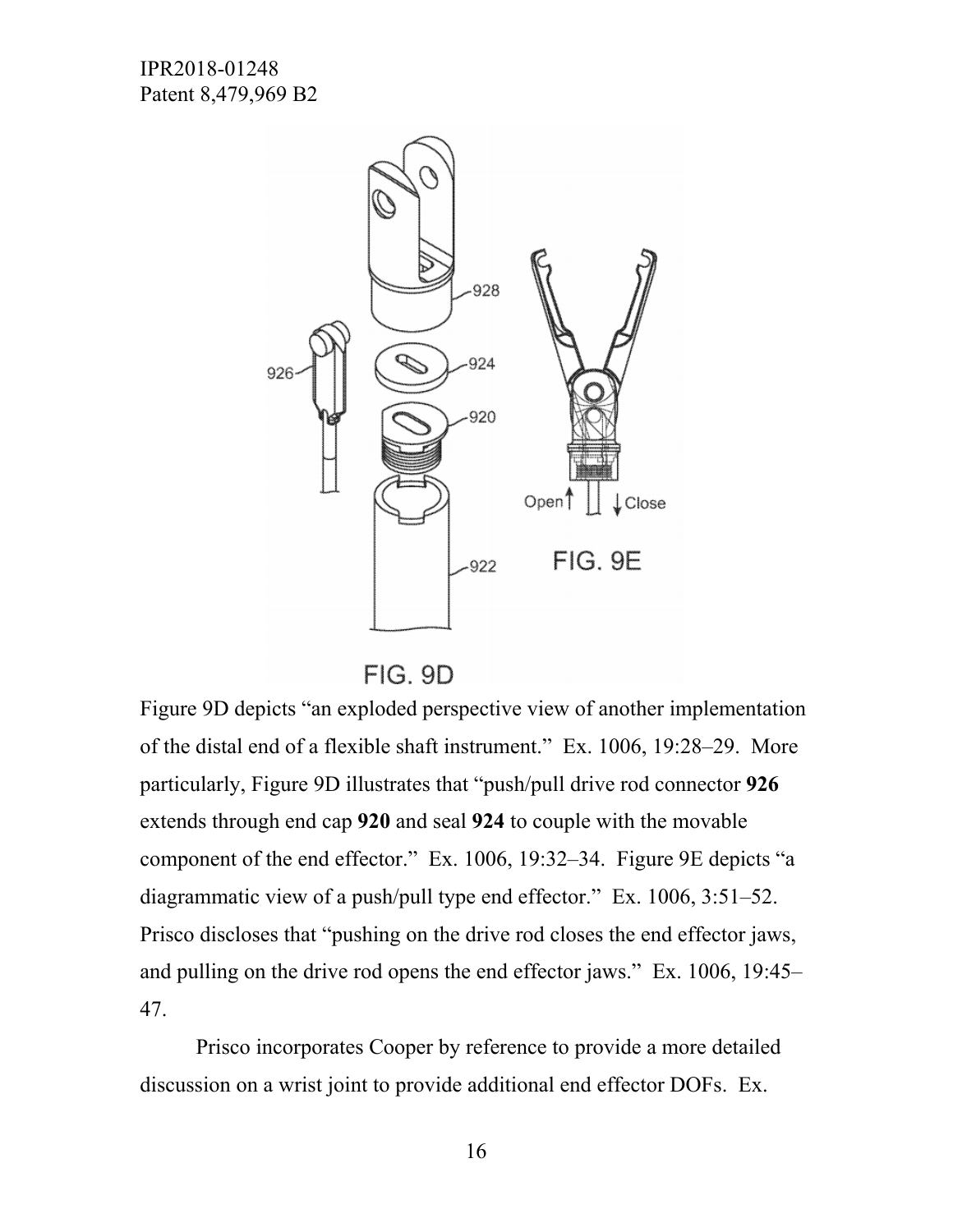1006, 10:43–48. Prisco also incorporates Tierney by reference to provide a more detailed discussion on "surgical robotic tools, data architecture, and use." Ex. 1006, 15:16–20. Accordingly, we discuss Cooper and Tierney below.

# *2. Overview of Cooper (Ex. 1007)*

Cooper is titled "Surgical Tool Having Positively Positionable Tendon-Actuated Multi-Disk Wrist Joint." Ex. 1007, (54). Cooper is directed to "various wrist mechanisms in surgical tools for performing robotic surgery." Ex. 1007, 1:44–46. Figure 36 is reproduced below.



Figure 36 depicts a perspective view of Cooper's surgical instrument according to one embodiment of the present invention. Ex. 1007, 9:33–34. More particularly, Figure 36 illustrates "a surgical instrument 400 having an elongate shaft 402 and a wrist-like mechanism 404 with an end effector 406." Ex. 1007, 17:25–27.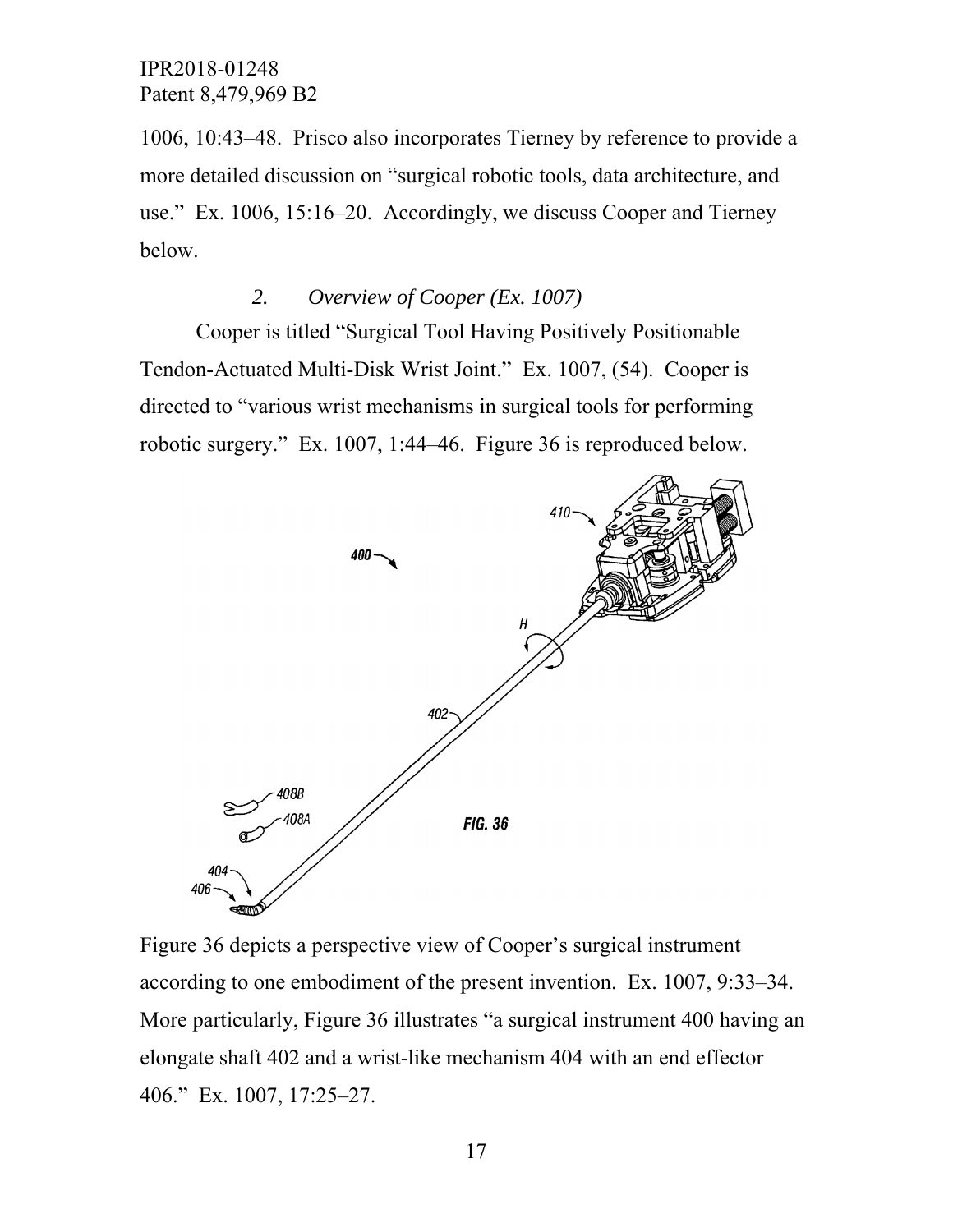Figure 37 is reproduced below.



Figure 37 depicts "a perspective view of the wrist and end effector of the surgical instrument of FIG. 36." Ex. 1007, 9:35–36. More particularly, Figure 37 illustrates proximal disk 412 connected to the distal end of shaft 402, distal disk 416, and end effector 406 which is connected to distal disk 416 by grip support 420. Ex. 1007, 17:51–59.

# *3. Overview of Tierney (Ex. 1009)*

Tierney is titled "Surgical Robotic Tools, Data Architecture, and Use." Ex. 1009, [54]. More particularly, Tierney is directed to "surgical tools having improved mechanical and/or data interface capabilities to enhance the safety, accuracy, and speed of minimally invasive and other robotically enhanced surgical procedures." Ex. 1009, 1:11–15. Tierney describes that robotic surgery generally involves the use of robotic arms which "often support a surgical tool which may be articulated (such as jaws,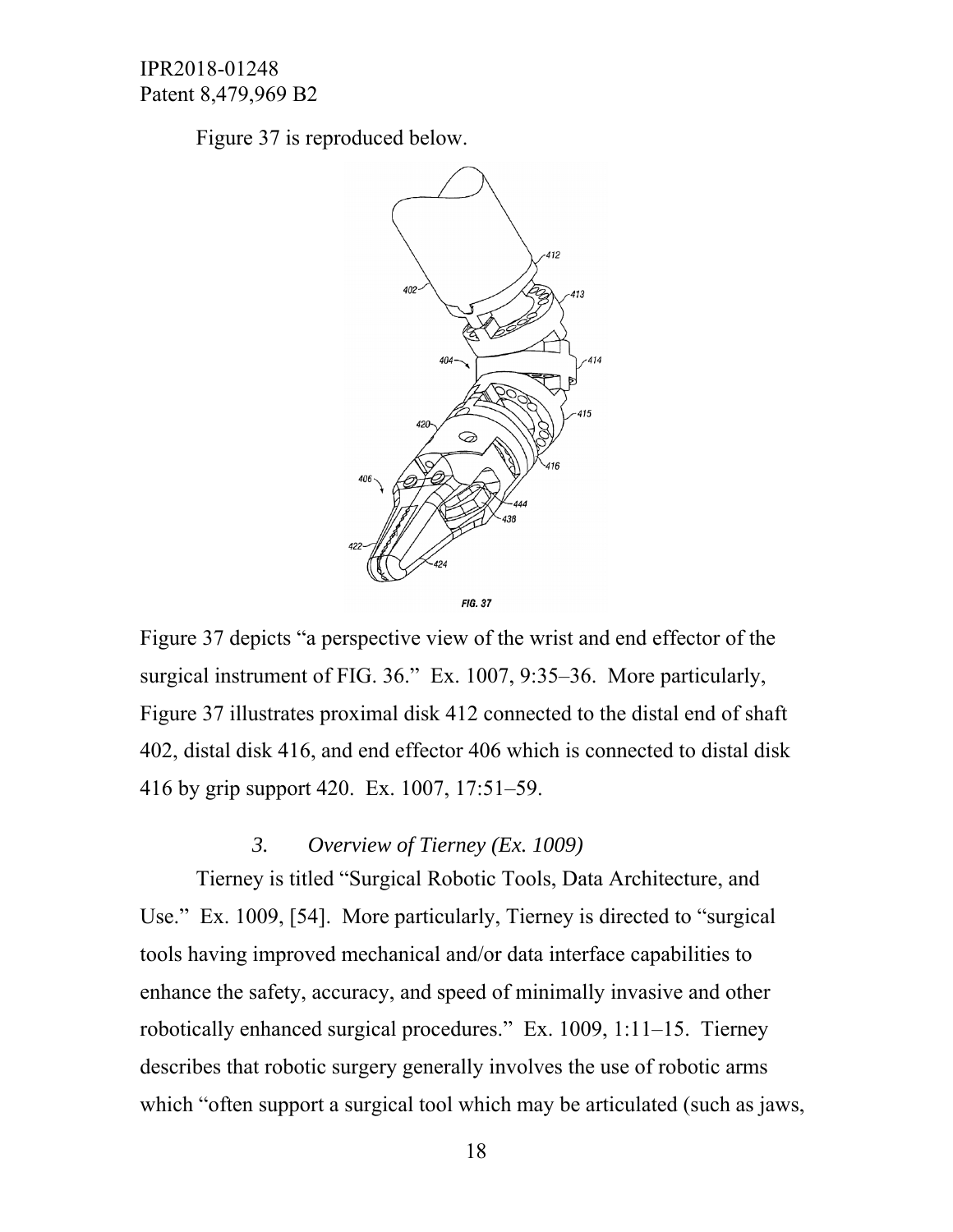scissors, graspers, needle holders, microdissectors, staple appliers, tackers, suction/irrigation tools, clip appliers, or the like) or non-articulated (such as cutting blades, cautery probes, irrigators, catheters, suction orifices, or the like)." Ex. 1009, 6:20–28.

#### *4. Petitioner's Contentions*

In support of its contention that Prisco anticipates claims 24–26 of the '969 patent, Petitioner discusses the teachings of Prisco—as well as the teachings of Cooper and Tierney, both of which Prisco incorporates by reference. Petitioner provides detailed assessment of the content of the prior art in advocating that all the features of claim 24 are shown therein. *See* Pet. 51–69. Petitioner also supports that assessment with citation to the Declaration testimony of Dr. Knodel (Ex. 1003).

For example, the preamble of independent claim 24 sets forth

[a] surgical tool for use with a robotic system that has a tool drive assembly that is operatively coupled to a control unit of the robotic system that is operable by inputs from an operator and is configured to provide at least one rotary output motion to at least one rotatable body portion supported on the tool drive assembly.

Ex. 1001, 95:35–40. Petitioner asserts that Prisco discloses a surgical instrument which is used by a robotic surgical system for minimally invasive surgery. Pet. 51 (citing Ex. 1003 ¶ 78); *see also id.* at 30–31 (citing Ex. 1006, 6:14–15, 6:26–28, 6:38–42, 10:31–41, Figs. 1A, 1B, 1C, 4A, 5; Ex. 1003 ¶¶ 52–53). Petitioner asserts that Prisco's robotic system includes a tool drive assembly comprising "actuators 232" and "mounting carriage 212" (Pet. 51 (citing Ex. 1003 ¶ 78); *see also id.* at 32–33 (citing Ex. 1006, 8:15–17, 8:34–38, 10:37–41, Fig. 2B; Ex. 1009, 11:33–35, 4:33–35, 7:65– 8:7, 10:12–15, 11:3–6, Figs. 3A, 7A, 7F–7M, 8A, 8B; Ex. 1003 ¶¶ 50, 54–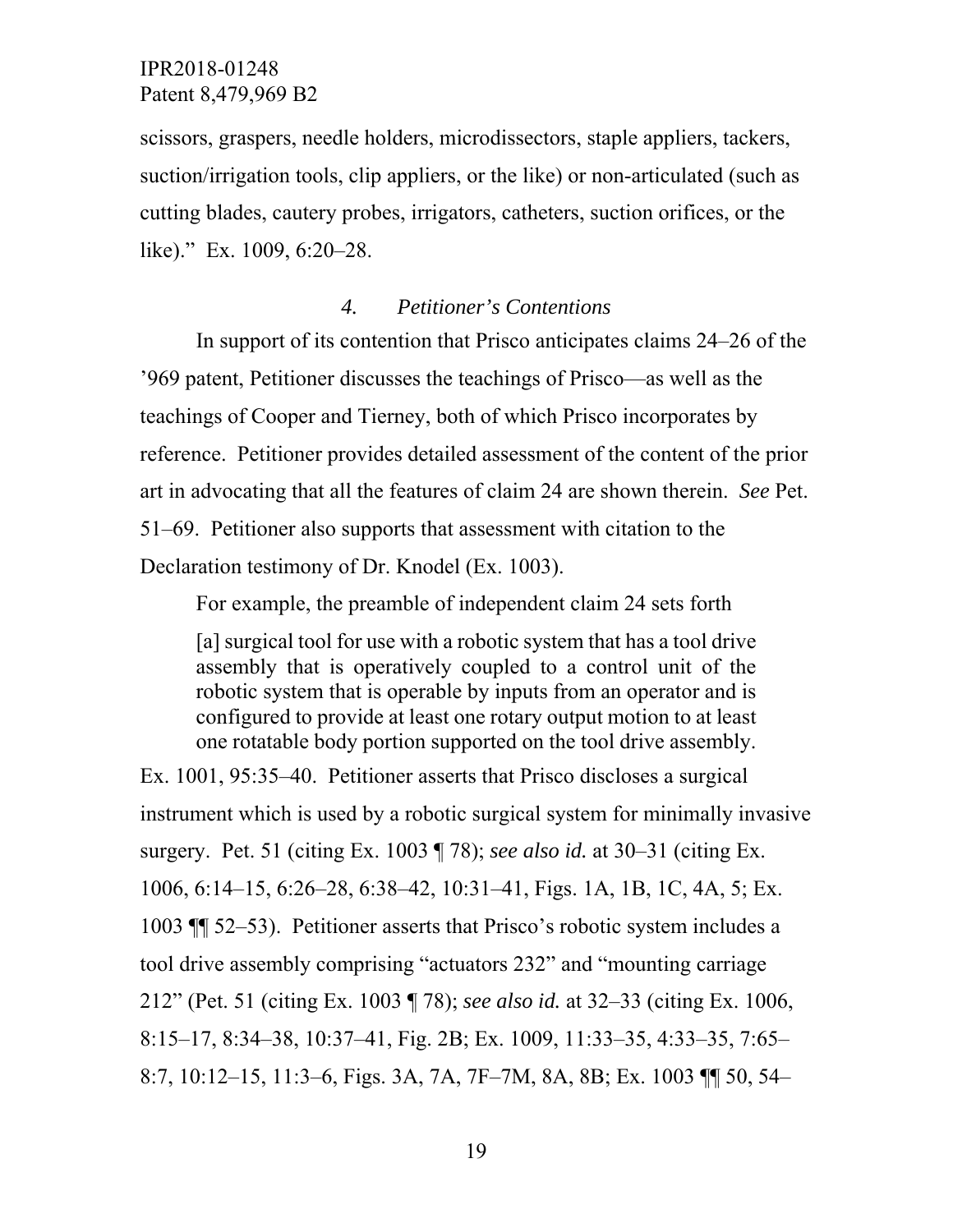-

55)) which is "coupled to a control unit" (Pet. 51 (citing Ex. 1003 ¶ 78); *see also id.* at 34 (citing Ex. 1006, 6:7–12, 6:38–43, 6:47–52, Fig. 23; Ex. 1003  $\P$  54, 56), "operable by inputs from an operator" " (Pet. 51 (citing Ex. 1003) ¶ 78); *see also id.* at 34 (citing Ex. 1006, 2:53–57, 6:3–46; Ex. 1003 ¶ 57)), and "configured to provide at least one rotary output motion to at least one rotatable body portion supported on the tool drive assembly." Pet. 51 (citing Ex. 1003 ¶ 78); *see also id.* at 35–37 (citing Ex. 1006, 8:34–38, 10:39–41, Fig. 4A; Ex. 1003 ¶¶ 49, 58, 59; Ex. 1009, 10:46–51; 11:3–10, Figs. 6–7L, 7C, 7F; Ex. 1001, Figs. 29, 30).

Petitioner also explains how Prisco accounts for each of: (1) an "end effector comprising at least one component portion that is selectively movable . . . relative to at least one other component portion thereof in response to control motions applied to said selectively movable component portion" (Pet. 52 (citing Ex. 1003 ¶ 79); *see also id.* at 37–41); (2) "an elongated shaft . . . comprising: a distal spine portion operably coupled to said end effector; and a proximal spine portion pivotally coupled to said distal spine portion at an articulation joint" (*id.* at 52–58); (3) "at least one gear-driven portion that is in operable communication with said at least one selectively movable component portion" (*id.* at 58–62); (4) "a tool mounting portion operably coupled to a  $[proximal]^4$  end of said proximal spine portion . . . to operably interface with the tool drive assembly" (*id.* at 62– 64); (5) "a driven element rotatably supported on said tool mounting portion and configured for driving engagement with a corresponding one of the at least one rotatable body portions of the tool drive assembly to receive

<sup>&</sup>lt;sup>4</sup> On January 23, 2018, the PTO entered a Certificate of Correction replacing the word "distal" with the word "proximal." *See* Ex. 1002, 686.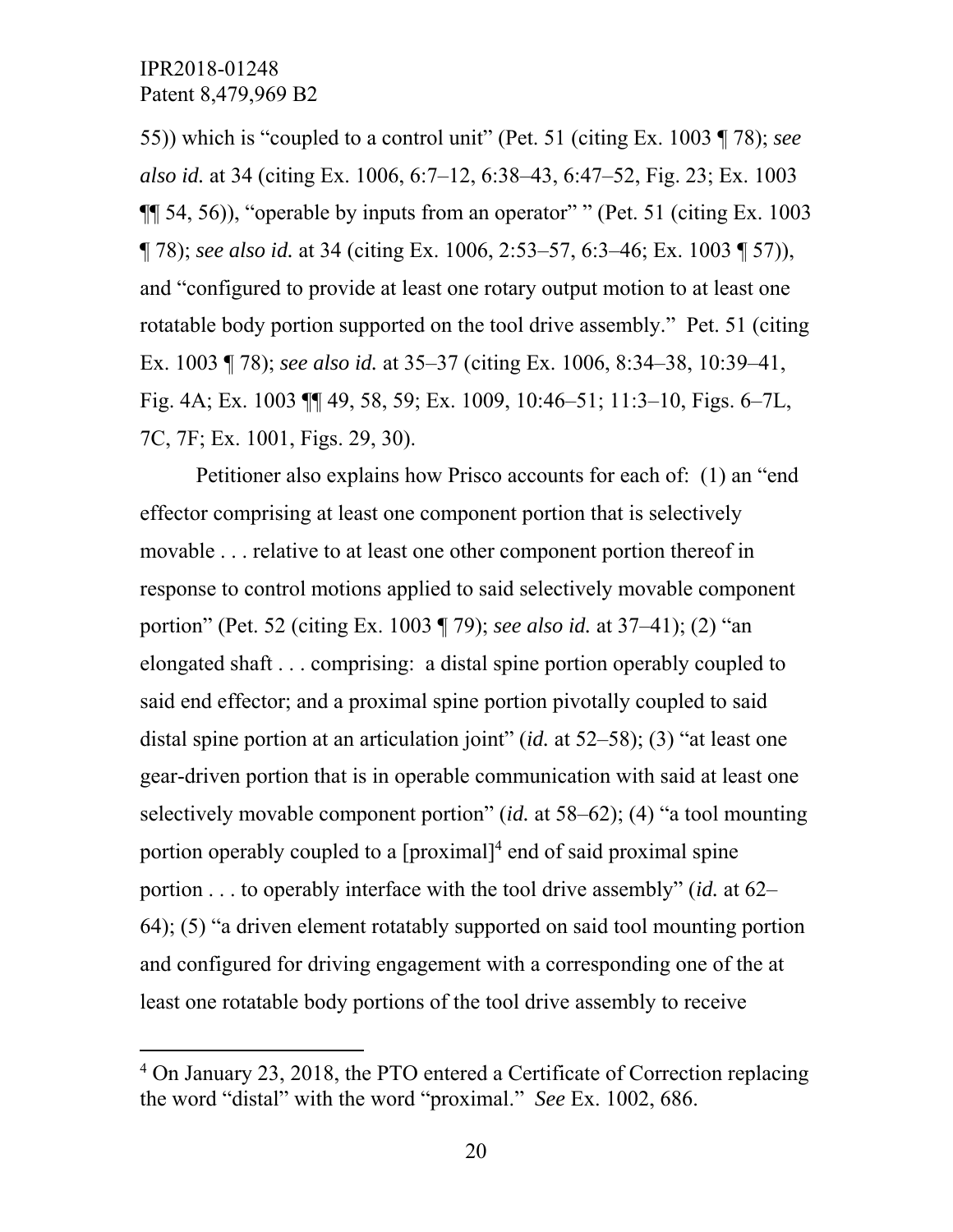corresponding rotary output motions therefrom" (*id.* at 65–66); and, finally,

(6)

a transmission assembly in operable engagement with said driven element and in meshing engagement with a corresponding one of said at least one gear-driven portions to apply actuation motions thereto to cause said corresponding one of said at least one gear-driven portions to apply at least one control motion to said selectively movable component (*id.* at 67–69).

In further respect in connection with the requirement noted above of "at least one gear-driven portion that is in operable communication with said at least one selectively movable component portion of said surgical end effector," Petitioner identifies Prisco's end effector jaws as being the "selectively movable component." Pet. 52, emphasis omitted (citing Ex. 1003 ¶ 79); *see also id.* at 37–41 (citing Ex. 1006, 6:38–7:2, 8:12–15, 8:41– 44, 19:42–48; 14:65–15:8, 15:55–16:7, Figs. 7C, 9E). Petitioner explains "[a] POSITA would have understood that each jaw is at least one component portion of the end effector that is selectively movable between first (e.g., open) and second (e.g., closed) positions relative to the other jaw." Pet. 39 (citing Ex. 1003  $\parallel$  61). And, in connection with the requirement noted above of "at least one gear-driven portion that is in operable communication with said at least one selectively movable component portion of said surgical end effector," Petitioner provides the following copy of Figure 7D of Prisco, annotated to identify rack gear 784 and pinion drive gears 782.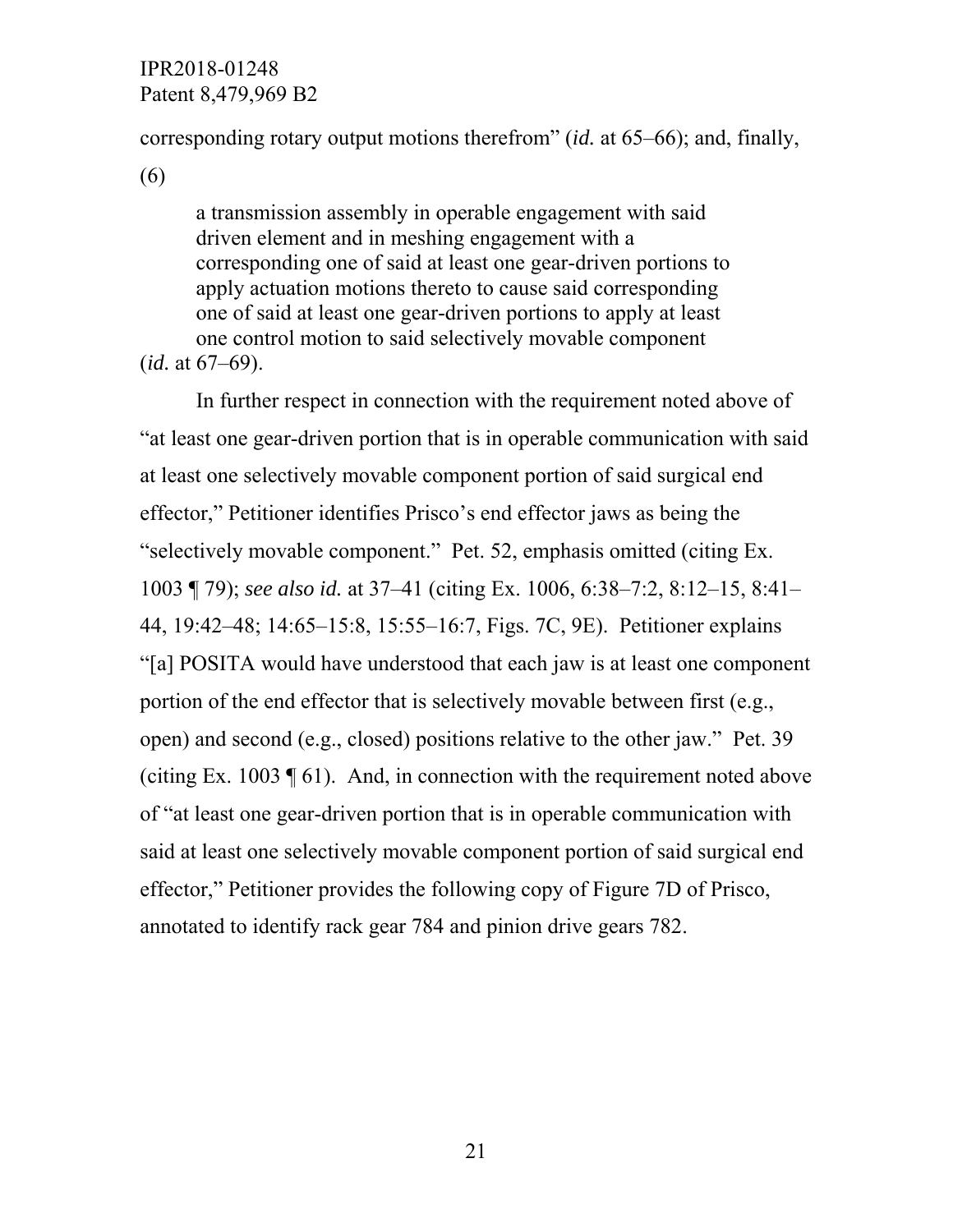

Figure 7D, annotated, depicts "a perspective view of another force transmission mechanism used in a push/pull instrument design." Ex. 1006, 3:33–34. Petitioner asserts that Prisco's "rack gear 784" constitutes "at least one gear-driven portion." Pet. 58–59 (citing Ex. 1003 ¶ 86; Ex. 1006,

16:17–37, Fig. 7D). Petitioner explains

rack gear 784 is in operable communication with the at least one selectively movable component portion of the surgical end effector (e.g., the jaws) such that movement of the rack opens and closes the jaws: "The push/pull drive element rod [764] is coupled to the rack (*e.g*., with a free rolling bearing as described above)."

Pet. 59 (citing Ex. 1006, 15:55–16:7, 16:22–23, Fig. 7C; Ex. 1003 ¶ 87). Petitioner also provides the following copies of Figures 9D and 9E of Prisco, annotated to identify, among several items, "push/pull drive rod connector 926" and "push/pull drive element rod 764."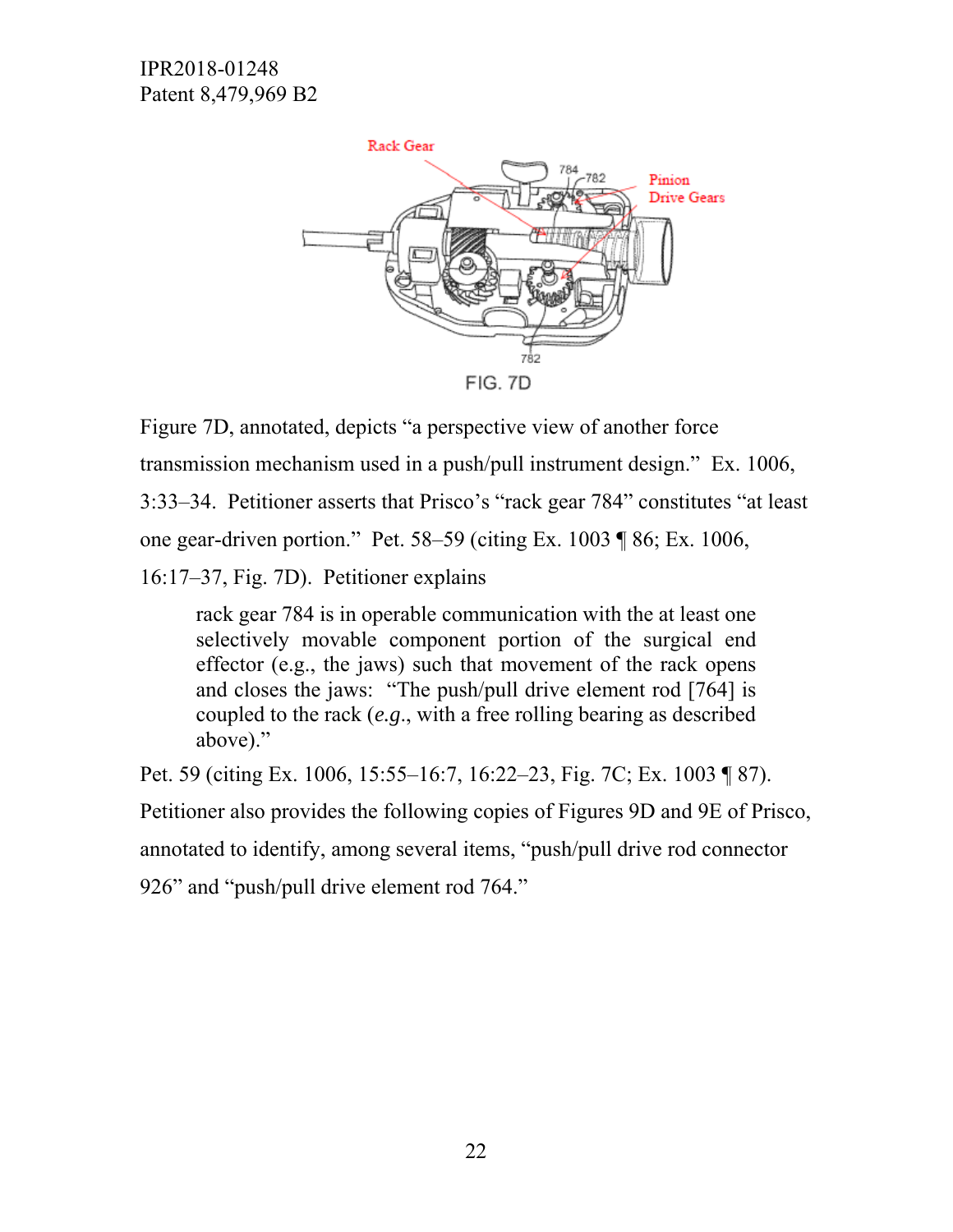

FIG. 9D

Figure 9D depicts "an exploded perspective view of the distal end of another flexible shaft instrument" and Figure 9E depicts "a diagrammatic view of a push/pull type end effector." Ex. 1006, 3:49–52. Petitioner alternatively asserts that the combination of Prisco's "push/pull drive rod connector 926, drive element rod 764, and rack gear 784" comprises "a gear-driven portion that operably communicates with the end effector jaws." Pet. 60 (citing Ex. 1003 ¶ 88).

In further respect in connection with the requirement noted above of a "proximal spine portion pivotally coupled to said distal spine portion at an articulation joint to facilitate articulation of said surgical end effector about an articulation axis that is substantially transverse to said longitudinal axis," Petitioner asserts Prisco's incorporation of Cooper discloses a "proximal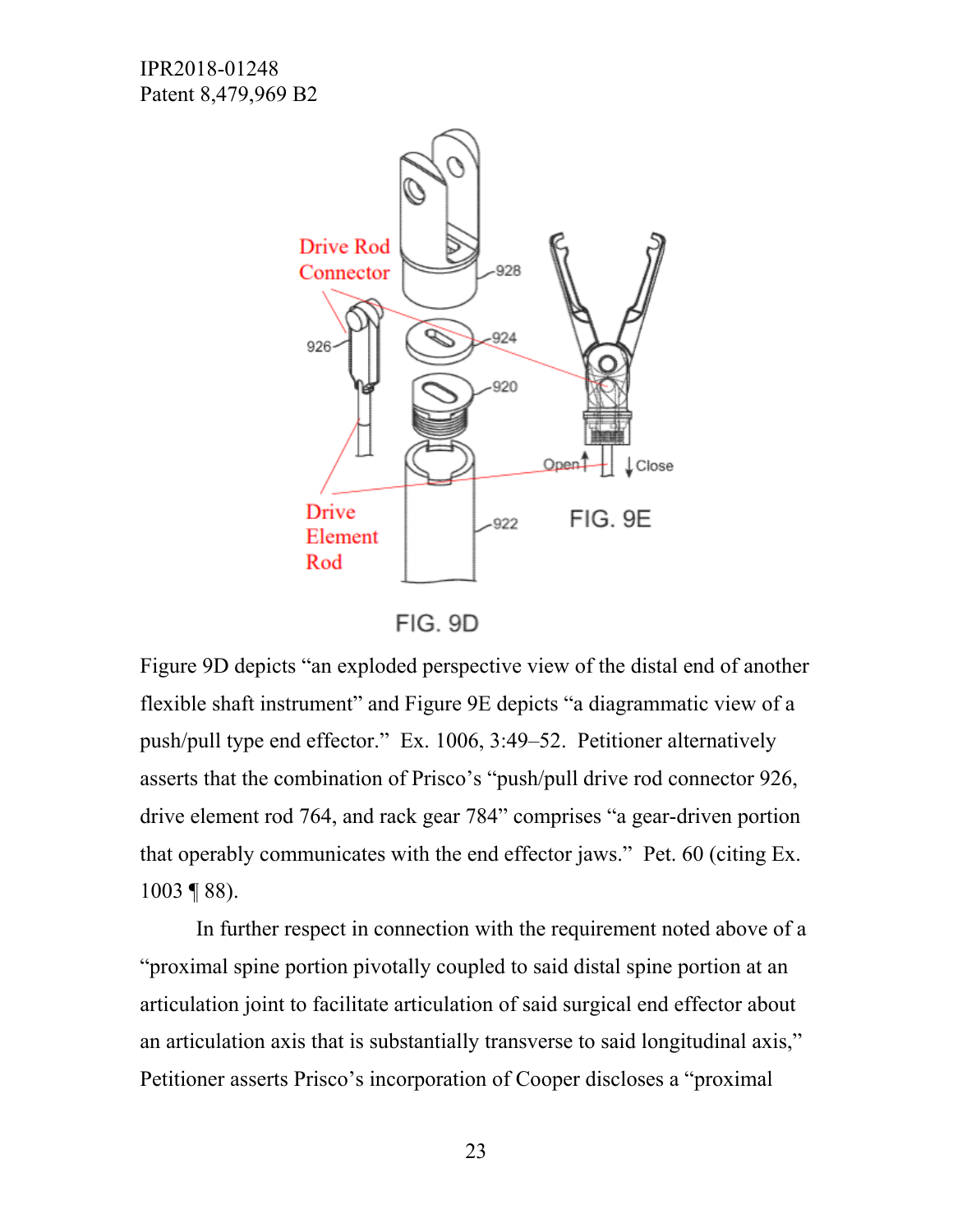spine portion," i.e., "Prisco's 'shaft 506,'" and "distal spine portion," i.e., "Cooper's 'distal disk 416.'" Pet. 52–54 (citing Ex. 1006, 16:38; 10:31–55; Ex. 1007, 17:25–64, 14:14–59, 21:49–22:41, 17:1–3, 17:25–64, Figs. 14–21, 36–39; Ex. 1003 ¶¶ 81–83). Petitioner explains that Prisco's shaft 506 is pivotally coupled to Cooper's distal disk 416 at an "articulation joint" which Petitioner identifies as "the pivot points between the proximal disk 412 and the distal disk 416 that together form a 'Multi-Disk Wrist Joint'[] to facilitate articulation of end effector 406." Pet. 54 (citing Ex. 1003 ¶ 83).

Petitioner provides similar detailed analysis, supported by the testimony of Dr. Knodel, for claims 25 and 26. *See* Pet. 69–74.

### *5. Patent Owner's Contentions*

Patent Owner contends that Petitioner's ground of unpatentability based on Prisco is deficient. *See* Prelim. Resp. 24–31. Patent Owner first contends that neither Prisco's "cable-driven embodiment" nor "drive-rod embodiment" discloses "a gear-driven portion that is in operable communication with and applies a control motion to one of the end effector *jaws*," as required by independent claim 24. Prelim. Resp. 25–27. Patent Owner contends that "a POSITA would not have understood Prisco to clearly and unequivocally disclose Cooper's wrist mechanism and Prisco's instrument, arranged as in claim 24, in the same embodiment" (Prelim. Resp. 31). More particularly, Patent Owner argues that a person of ordinary skill in the art

would not have understood *Prisco's* purported incorporation of Cooper's disclosure to disclose that *Prisco's* instrument includes "a proximal spine portion pivotally coupled to said distal spine portion at an articulation joint to facilitate articulation of said surgical end effector about an articulation axis that is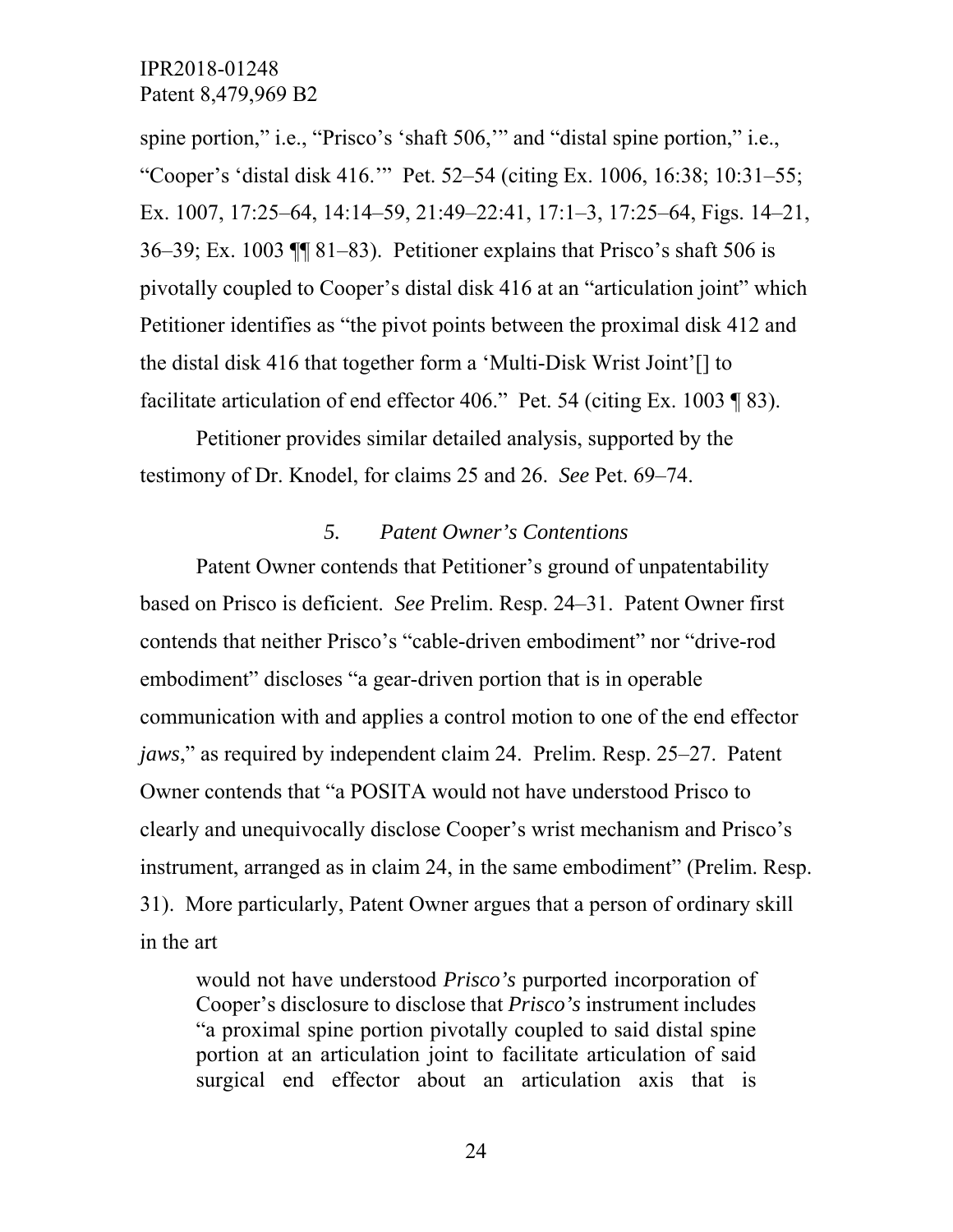> substantially transverse to said longitudinal axis," arranged as in claim 24.

Prelim. Resp. 27–28, 31 (citing *Microsoft Corp. v. Biscotti, Inc.*, 878 F.3d 1052, 1069 (Fed. Cir. 2017)). To support its contention, Patent Owner first asserts that "incorporating Cooper's wrist mechanism into Prisco's drive rod embodiment would have resulted in an incompatible or inoperable device." Prelim Resp. 28–29 (citing Ex. 1006, 16:19–29, 19:42–47, Figs. 7D and 9E; Ex. 1007, Fig. 67). Patent Owner further asserts that "Prisco expressly teaches away from using Cooper's wrist mechanism in Prisco's embodiments." Prelim. Resp. 29–31 (citing Ex. 1006, 14:59–63, 10:43–55). Patent Owner does not address claims 25 and 26 expressly.

#### *6. Discussion*

Having considered the conflicting positions of the parties, we conclude that, at this stage of the proceeding, Petitioner has shown a reasonable likelihood that it would prevail in challenging the patentability of claims 24–26. In our view, Petitioner's anticipation analysis, on this record, adequately identifies where all the elements of claims 24–26 are found in the prior art.

At this stage of the proceeding, we are not persuaded by Patent Owner's argument that Prisco fails to disclose "a gear-driven portion that is in operable communication with and applies a control motion to one of the end effector *jaws*," as required by independent claim 24. *See* Prelim. Resp. 25–27. Patent Owner's argument that Prisco does not disclose the argued limitation because "shaft roll gear 742 does not operably communicate with or apply a control motion to one of the end effector *jaws* in any way" (Prelim. Resp. 26–27) is unpersuasive as it mischaracterizes Petitioner's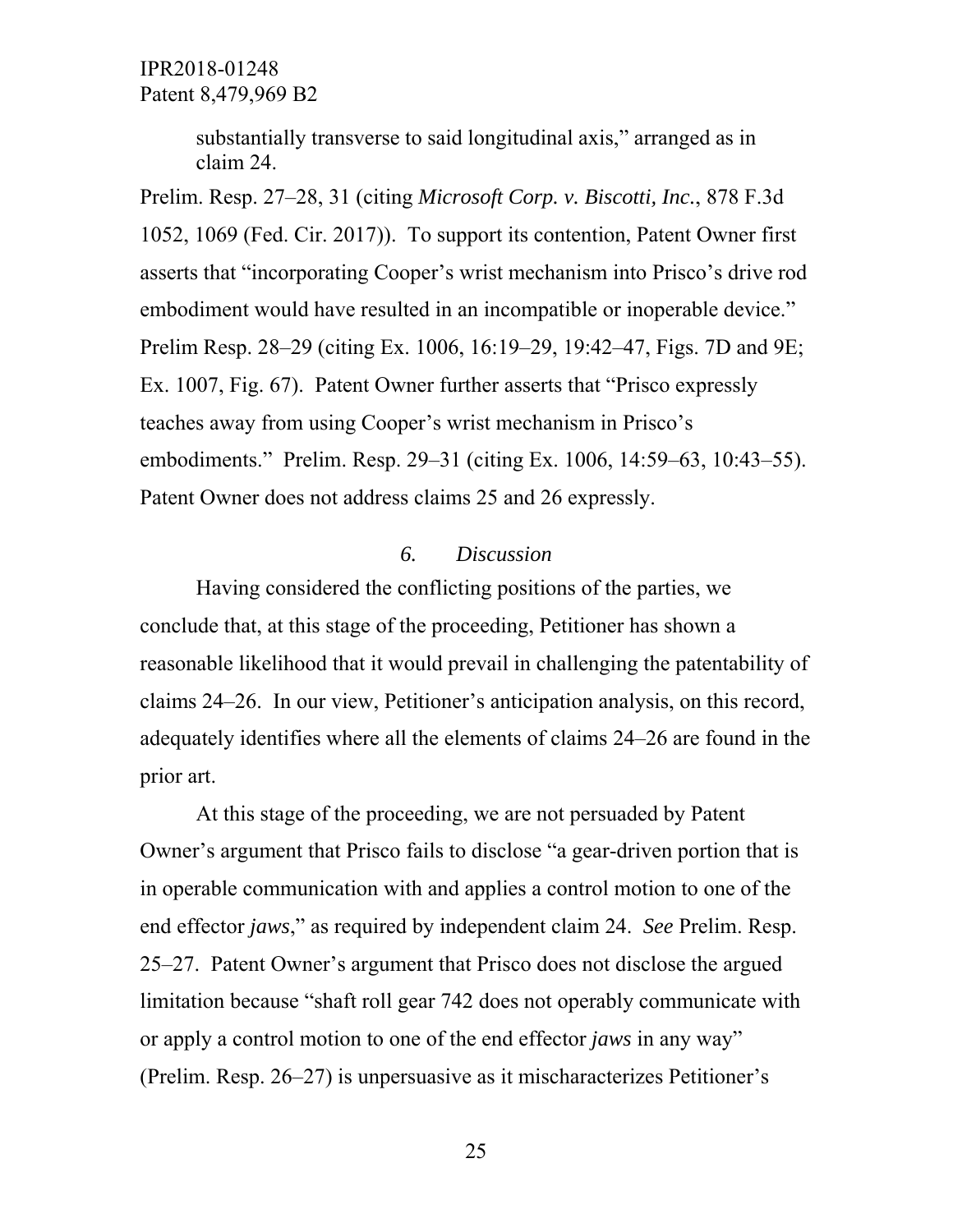position. Petitioner does note that "Prisco includes a tube gear ('shaft roll gear 742') 'to provide a roll DOF [degree of freedom] for end effector 504.'" Pet. 60; *cf.* Pet. 43 (describing that "Prisco's elongated shaft assembly includes a tube gear ('shaft roll gear 742')" with respect to "said elongated shaft assembly including a tube gear segment on a proximal end thereof," as recited by disclaimed independent claim 23). Petitioner, however, relies on Prisco's "rack gear 784" to address the claimed "at least one gear-driven portion." *See* Pet. 58–59 (citing Ex. 1003 ¶ 86; Ex. 1006, 16:17–37, Fig. 7D). To that end, Petitioner explains

rack gear 784 is in operable communication with the at least one selectively movable component portion of the surgical end effector (*e.g*., the jaws) such that movement of the rack opens and closes the jaws: "The push/pull drive element rod [764] is coupled to the rack (*e.g*., with a free rolling bearing as described above)." The "push/pull drive rod connector 926 [connected to the drive rod  $764$ ... couple<sup>[s]</sup> with the movable components  $[(iaw)]$  of the end effector."

Pet. 59 (citing Ex. 1006, 15:55–16:7, 16:22–23, 19:29–34; Fig. 7C, 9D, 9E; Ex. 1003 ¶ 87).

We are persuaded, at this time, that the operation of rack gear 784 to operate push/pull drive element rod 764, which ultimately opens and closes the end effector jaws satisfies the "gear-driven portion" feature of claim 24. *See*, *e.g.*, Ex. 1006 19:45–47 ("As depicted in FIG. 9E, pushing on the drive rod closes the end effector jaws, and pulling on the drive rod opens the end effector jaws.")

Furthermore, Patent Owner's argument that "a POSITA would not have understood Prisco to clearly and unequivocally disclose Cooper's wrist mechanism and Prisco's instrument, arranged as in claim 24, in the same embodiment" (Prelim. Resp. 31; *see also id.* at 27–30), is also, at this stage,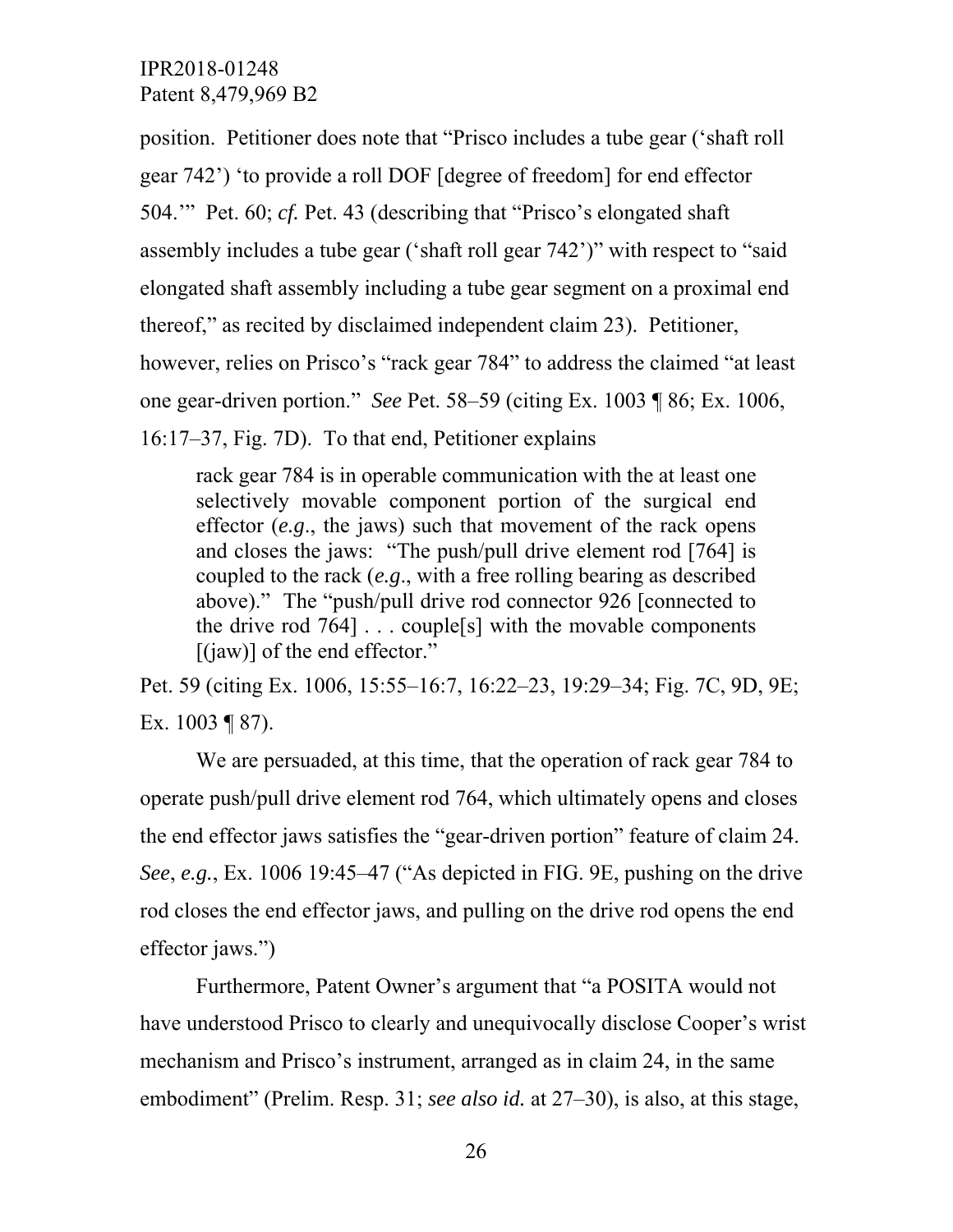unpersuasive.

l

In making this determination, we note that at this stage of the proceeding, Patent Owner does not dispute that Prisco incorporates Cooper's teachings by reference.<sup>5</sup> Further, we agree with Petitioner that Prisco unambiguously incorporates Cooper by reference (*see* Ex. 1003 ¶ 42; *see also* Ex. 1006, 10:43–48 ("A wrist to provide one or more end effector DOF's (e.g., pitch, yaw; see e.g., U.S. Pat. No. 6,817,974 (filed Jun. 28, 2002) (disclosing 'Surgical Tool Having Positively Positionable Tendon-Actuated Multi-Disk Wrist Joint'), which is incorporated herein by reference) is optional and is not shown.")).

The Federal Circuit has deemed similar language as constituting an incorporation by reference. *See Paice LLC v. Ford Motor Co.*, 881 F.3d 894, 907–909 (Fed. Cir. 2018) (holding the statement "[patent] . . . is incorporated herein by reference" is "broad and unambiguous," and "identifies with detailed particularity the specific material subject to incorporation," i.e., the entire patent); *Harari v. Lee*, 656 F.3d 1331, 1335 (Fed. Cir. 2011) (holding the statement "[t]he disclosures of the two [patent] applications are hereby incorporate[d] by reference" is sufficient to incorporate by reference the disclosures of the two patent applications in their entirety).

Further, the Federal Circuit has held that "a reference can anticipate a

<sup>&</sup>lt;sup>5</sup> We also note that Patent Owner does not dispute that Prisco incorporates Tierney's teachings by reference, and we agree with Petitioner that Prisco unambiguously incorporates Tierney by reference (*see* Ex. 1003 ¶ 48; *see also* Ex. 1006, 15:17–20 "(see e.g., U.S. Pat. No. 6,331,181 (filed Oct. 15, 1999) (disclosing surgical robotic tools, data architecture, and use), which is incorporated herein by reference)."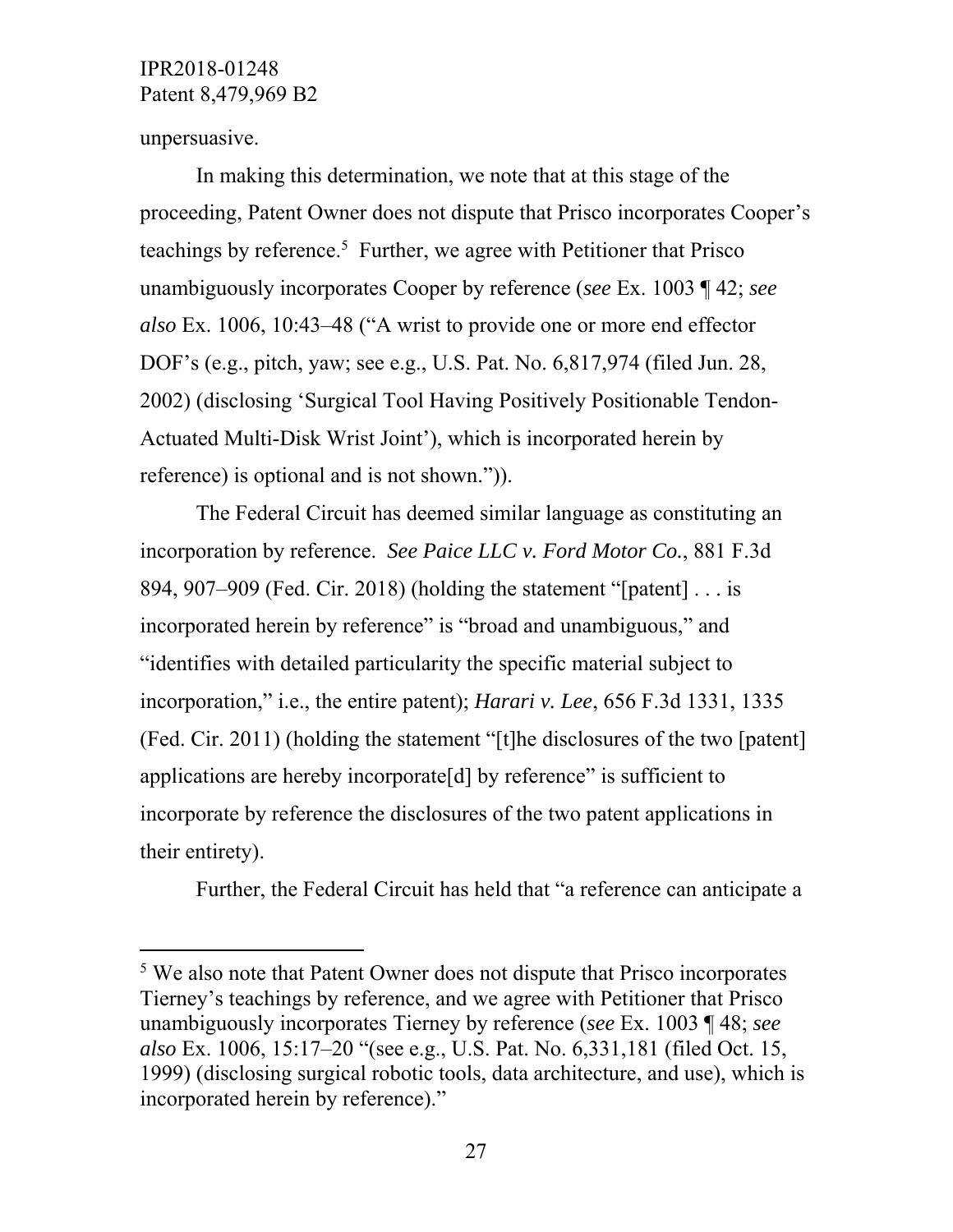claim even if it does not expressly spell out all the limitations arranged or combined as in the claim, if a person of skill in the art, reading the reference, would at once envisage the claimed arrangement or combination." *Blue Calypso, LLC v. Groupon, Inc.*, 815 F.3d 1331, 1341 (Fed. Cir. 2016) (internal quotation marks omitted). Here, Petitioner asserts that "Prisco's surgical instrument 'may be adapted for use in instruments that include a movable wrist mechanism or other mechanism at the distal end of the instrument shaft.'" Pet. 52 (citing Ex. 1006, 16:38–53). Petitioner asserts that Prisco identifies Cooper, as disclosing a wrist mechanism, that can be used with Prisco's surgical instrument (Pet. 52 (citing 10:31–53), and explains

Prisco's incorporation of Cooper discloses a proximal spine portion (*e.g*., Prisco's "shaft 506") pivotally coupled to the distal spine portion (*e.g*., Cooper's "distal disk 416") at an articulation joint (the pivot points between the proximal disk 412 and the distal disk 416 that together form a "Multi-Disk Wrist Joint") to facilitate articulation of end effector 406.

Pet. 54 (citing Ex. 1003 ¶83; Ex. 1007, Title, 14:14–59; 21:49–22:41, 17:25–64, Figs. 14-21, 36–39, 51–56); *see also* Pet. 52–54 (citing Ex. 1003 ¶¶ 80–85). Petitioner supports its position with citations to both Prisco and Cooper, and with testimony from Dr. Knodel. *See* Ex. 1003 ¶ 42 (stating, "One of ordinary skill in the art would have understood that Prisco is pointing to Cooper for additional details about the wrist mechanism of Prisco, and, would have understood that Cooper was being incorporated into Prisco as if it were set out expressly rather than through incorporation."); *see also id.* ¶¶ 80–85.

At this stage, we consider this to be a sufficient showing that one of ordinary skill would at once envisage the claimed arrangement. In this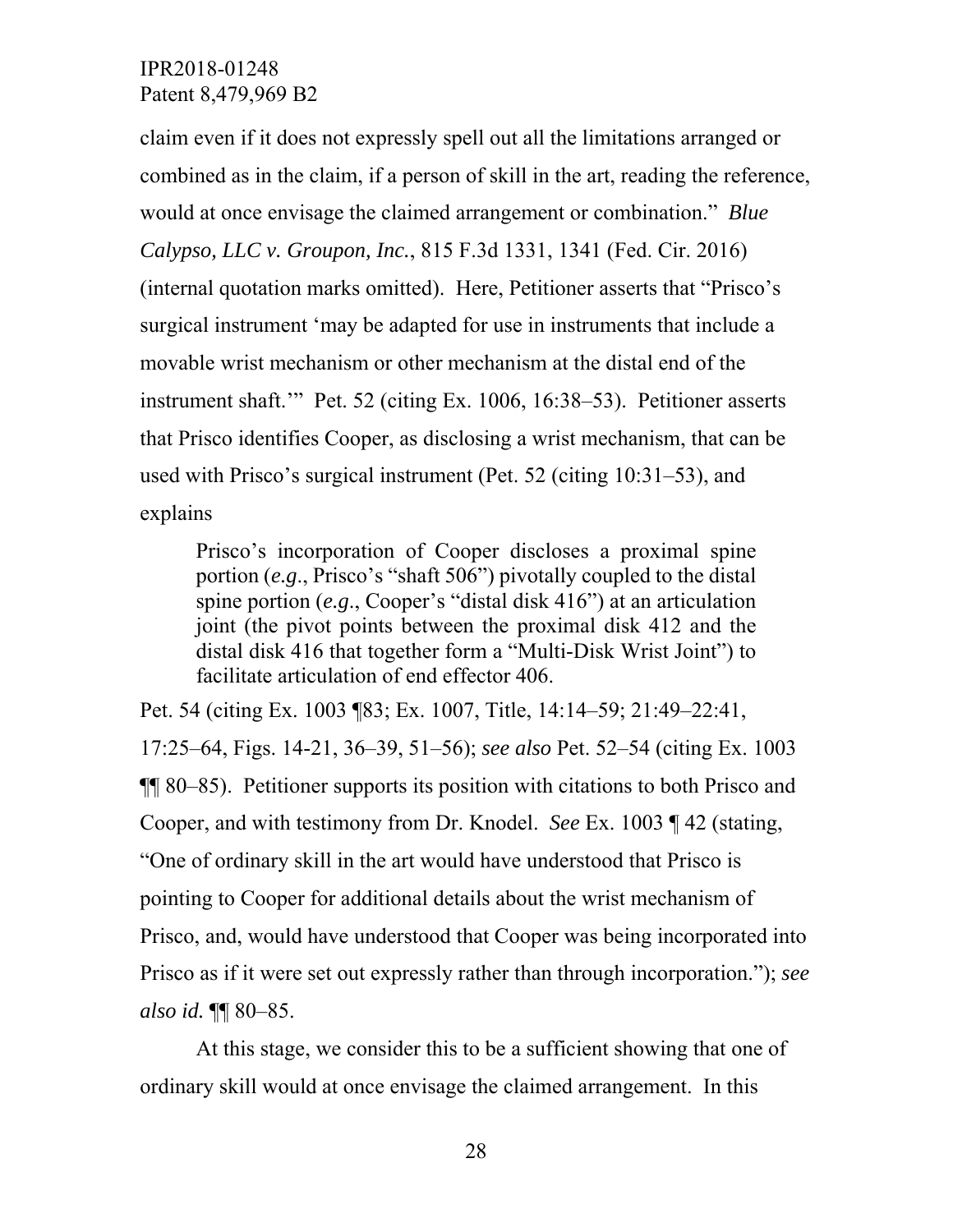regard, we note that Prisco clearly directs one of ordinary skill in the art to Cooper's wrist joint mechanism in order to provide additional DOFs. *See*  Ex. 1006, 10:42–48. Prisco further discloses "that additional tension elements may be included to operate, e.g., an optional multi-DOF wrist mechanism at the distal end of the instrument shaft." Ex. 1006, 17:53–56; *see also id.* at 8:38–44, 16:38–44, 18:20–23, Fig. 2B. The fact that Prisco describes that a wrist joint "is optional and is not shown" (Prelim. Resp. 30 (citing Ex. 1006, 10:43–48), by itself, does not persuade us that one of ordinary skill in the art would not be able to envisage Prisco's instrument with Cooper's wrist joint mechanism. Indeed, that Prisco recognizes such a "wrist" as an available "option[]" seemingly undermines Patent Owner's position that Prisco somehow precludes a skilled artisan from implementing that very option. However, determining whether one of ordinary skill in the art would have envisaged using Cooper's wrist joint with Prisco's instrument can be evaluated on a complete record after trial.

We also are not persuaded by Patent Owner's argument that "incorporating Cooper's wrist mechanism into Prisco's drive rod embodiment would have resulted in an incompatible or inoperable device." Prelim Resp. 28–29. As discussed above, Prisco, itself, discloses the use of a wrist joint mechanism at the distal end of its instrument shaft in order to provide additional DOFs. *See* Ex. 1006, 17:53–56; *see also id.* at 8:38–44, 16:38–44, 18:20–23. It simply does not follow on the evidentiary record before us that there is some incompatibility in the implementation of a wrist joint mechanism, including that of Cooper, into Prisco's device. Thus, at this stage in the proceeding, we do not agree that incorporating Cooper's wrist joint mechanism into Prisco would result in an incompatible or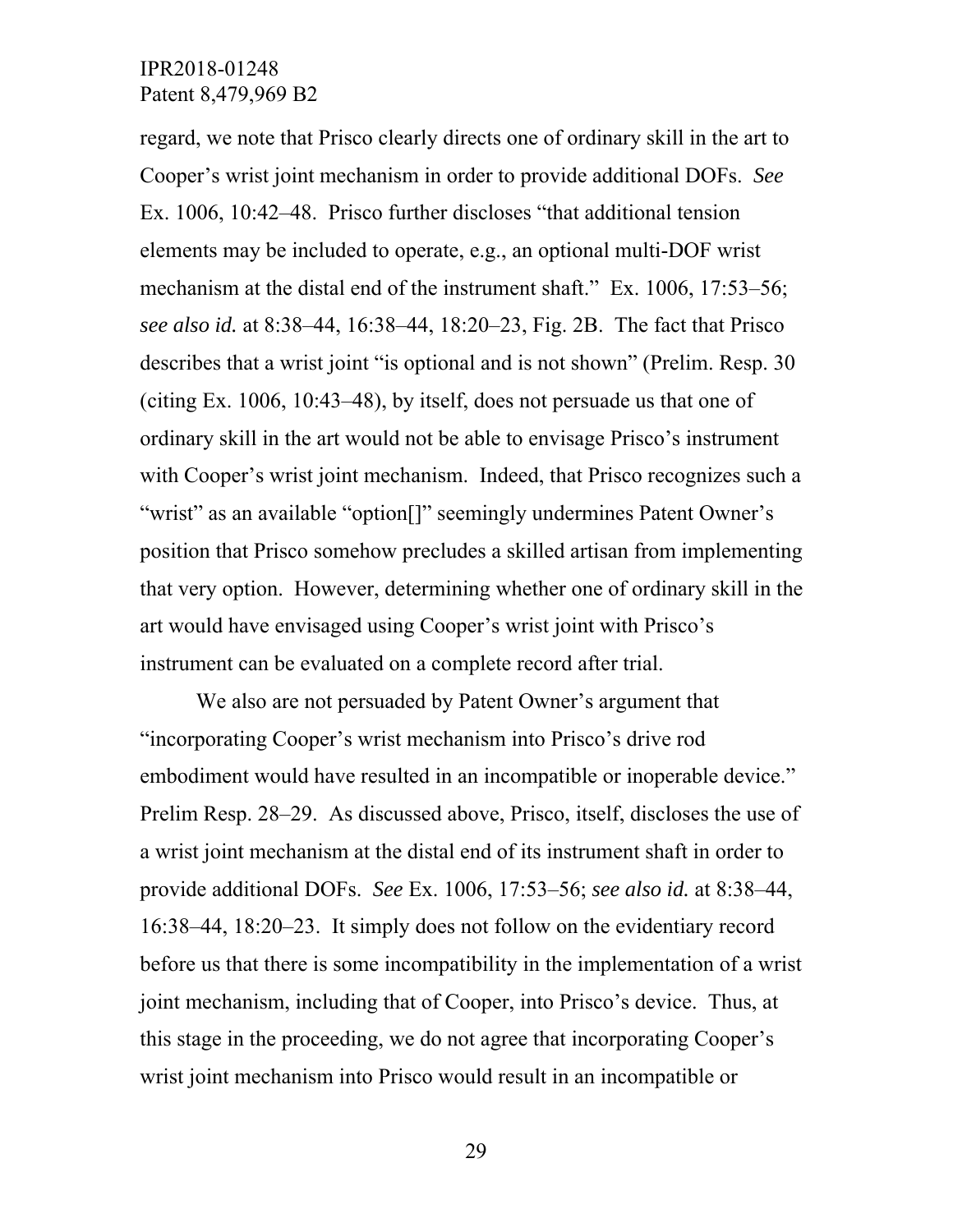inoperable device.

 $\overline{a}$ 

Moreover, we are not persuaded by Patent Owner's argument that "Prisco expressly teaches away from using Cooper's wrist mechanism in Prisco's embodiments." Prelim. Resp. 28–31. At the outset, we note that, although a "teaching away" argument could be relevant to an obviousness analysis, "whether a reference teaches away from an invention is inapplicable to an anticipation analysis." *ClearValue, Inc. v. Pearl River Polymers, Inc.*, 668 F.3d 1340, 1344 (Fed. Cir. 2012) (quoting *Celeritas Techs., Ltd. v. Rockwell Int'l Corp.*, 150 F.3d 1354, 1361 (Fed. Cir. 1998)) (internal quotation marks omitted). Notwithstanding, and discussed in greater detail below, we do not find Prisco teaches away from Cooper as it "does not does not criticize, discredit, or otherwise discourage the claimed solution." *In re Fulton*, 391 F.3d 1195, 1201 (Fed. Cir. 2004).

On this record, we determine that the Petition shows a reasonable likelihood that Petitioner would prevail with respect to claims 24–26 being anticipated by Prisco.

#### *E. Ground 2: Claims 24–26 – Obvious over Prisco and Cooper*

Petitioner contends that claims 24–26 would have been obvious over Prisco<sup>6</sup> and Cooper. Pet. 74–77. Patent Owner opposes. Prelim. Resp. 32– 37, 40–42.

#### *1. Petitioner's Contentions*

Petitioner states that if the "Board concludes that Prisco does not disclose a surgical tool with Cooper's wrist mechanism, it would have been

<sup>&</sup>lt;sup>6</sup> Petitioner relies on the teachings of Prisco—as well as the teachings of Tierney, which Prisco incorporates by reference. *See* Ex. 1006, 15:17–20.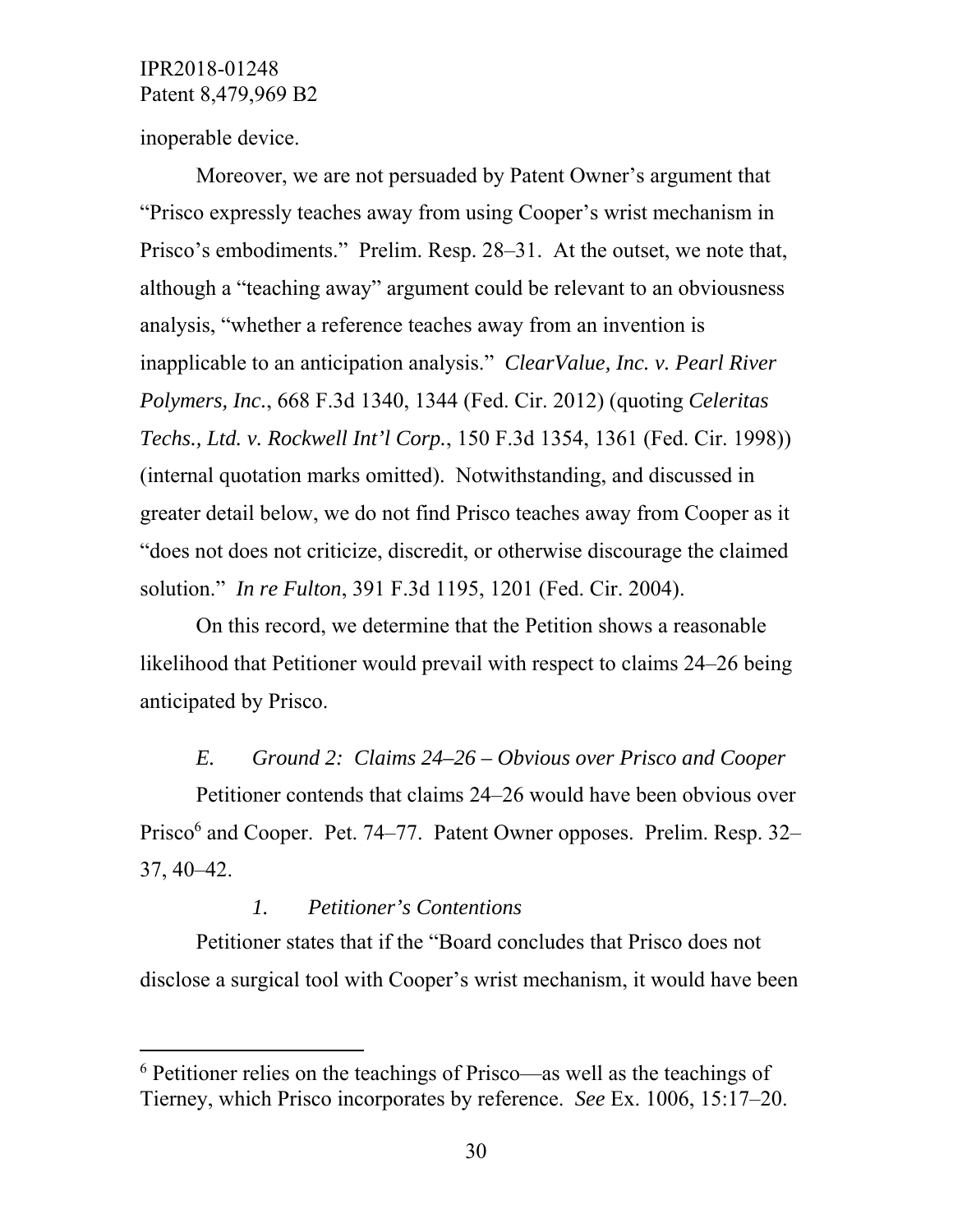obvious to a POSITA to look to Cooper for further details on the articulation mechanism because Prisco directs the reader to Cooper for teachings of the wrist implementation." Pet. 74 (citing Ex. 1003 ¶ 103; Ex. 1006, 10:43–48).

## *2. Patent Owner's Contentions*

In response, Patent Owner contends that Petitioner's ground of unpatentability based on Prisco and Cooper is deficient. Prelim. Resp. 31– 42. Patent Owner first contends that "Petitioner provides no explanation for how the surgical systems of Prisco and Cooper would be combined with each other." Prelim. Resp. 33. More particularly, Patent Owner argues

Prisco's drive rod embodiment and Cooper's wrist mechanism are incompatible, and if combined would result in an inoperable system. This is because Prisco's drive rod embodiment uses three of four rotary elements on the instrument base to control end effector grip and shaft roll, while Cooper's wrist mechanism requires an additional two rotary elements to provide pitch and yaw articulation.

Prelim. Resp. 34–35 (citing Ex. 1006, 16:19–29, 19:42–47; Ex. 1007, 24:8–

21). And, because the proposed combination of Prisco and Cooper is "incompatible and inoperable," Patent Owner contends that "a POSITA would not have had a reasonable expectation of success from attempting the proposed combinations." Prelim. Resp. 40; *see also id.* at 32–37, 41–42. Patent Owner further asserts that Prisco teaches away from including Cooper's wrist mechanism because Prisco discloses that omitting the wrist mechanism from a surgical instrument "reduces instrument complexity by simplifying the number of force interface and transmission elements required to operate the instrument." Prelim. Resp. 37 (citing Ex. 1006, 10:49–55). Accordingly, Patent Owner contends that "a POSITA would not have been motivated to combine Prisco with Cooper to add back a wrist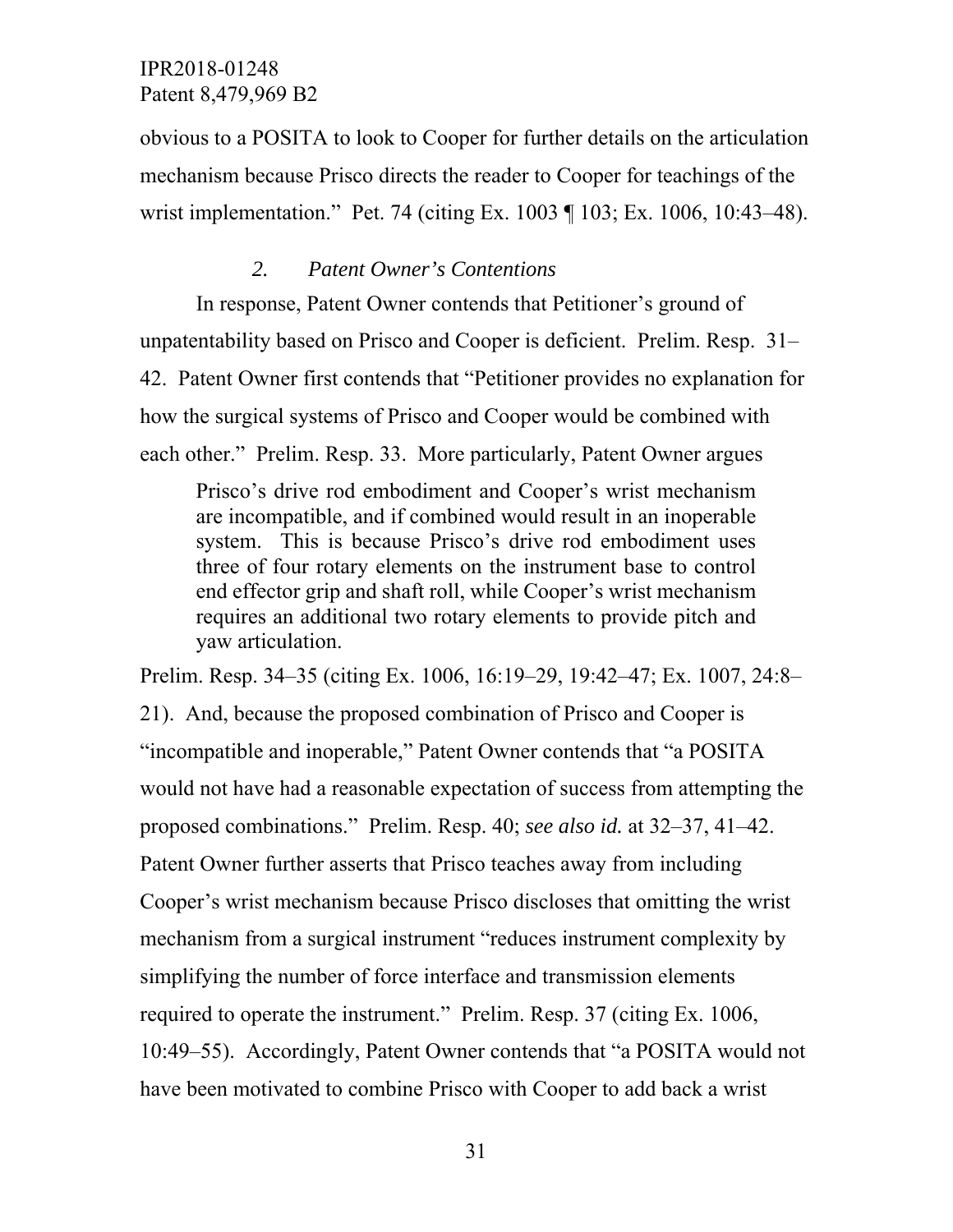mechanism that was purposely omitted, because Prisco expressly teaches away from such a combination." Prelim. Resp. 37.

#### *3. Discussion*

Having considered the conflicting positions of the parties, we conclude that, at this stage of the proceeding, Petitioner has shown a reasonable likelihood of success in challenging the patentability of claims 24–26. In our view, Petitioner's obviousness approach, on this record, adequately identifies where all the elements of claims 24–26 are found in the prior art, and Petitioner demonstrates adequate reasoning to combine the teachings of Prisco and Cooper.

We are not persuaded, at this time, that Patent Owner's arguments are availing and demonstrate that institution of a trial is unwarranted. At the outset, Patent Owner's argument that Petitioner fails to explain how a POSITA would combine the surgical systems of Prisco and Cooper is unpersuasive, at least because Prisco directs a POSITA to look to Cooper for details on an articulation mechanism. *See* Ex. 1006, 10:43–48. And, to the extent Patent Owner argues that the proposed combination of Prisco and Cooper would result in a device that is "incompatible and inoperable" (Prelim. Resp. 34–36), Patent Owner's argument is, at this stage, unpersuasive.

Patent Owner's argument appears to be premised on the physical combinability of Prisco and Cooper. However, "it is not necessary that the inventions of the references be physically combinable to render obvious the invention under review." *In re Sneed*, 710 F.2d 1544, 1550 (Fed. Cir. 1983); *see, e.g.*, *In re Mouttet*, 686 F.3d 1322, 1332 (Fed. Cir. 2012) ("It is wellestablished that a determination of obviousness based on teachings from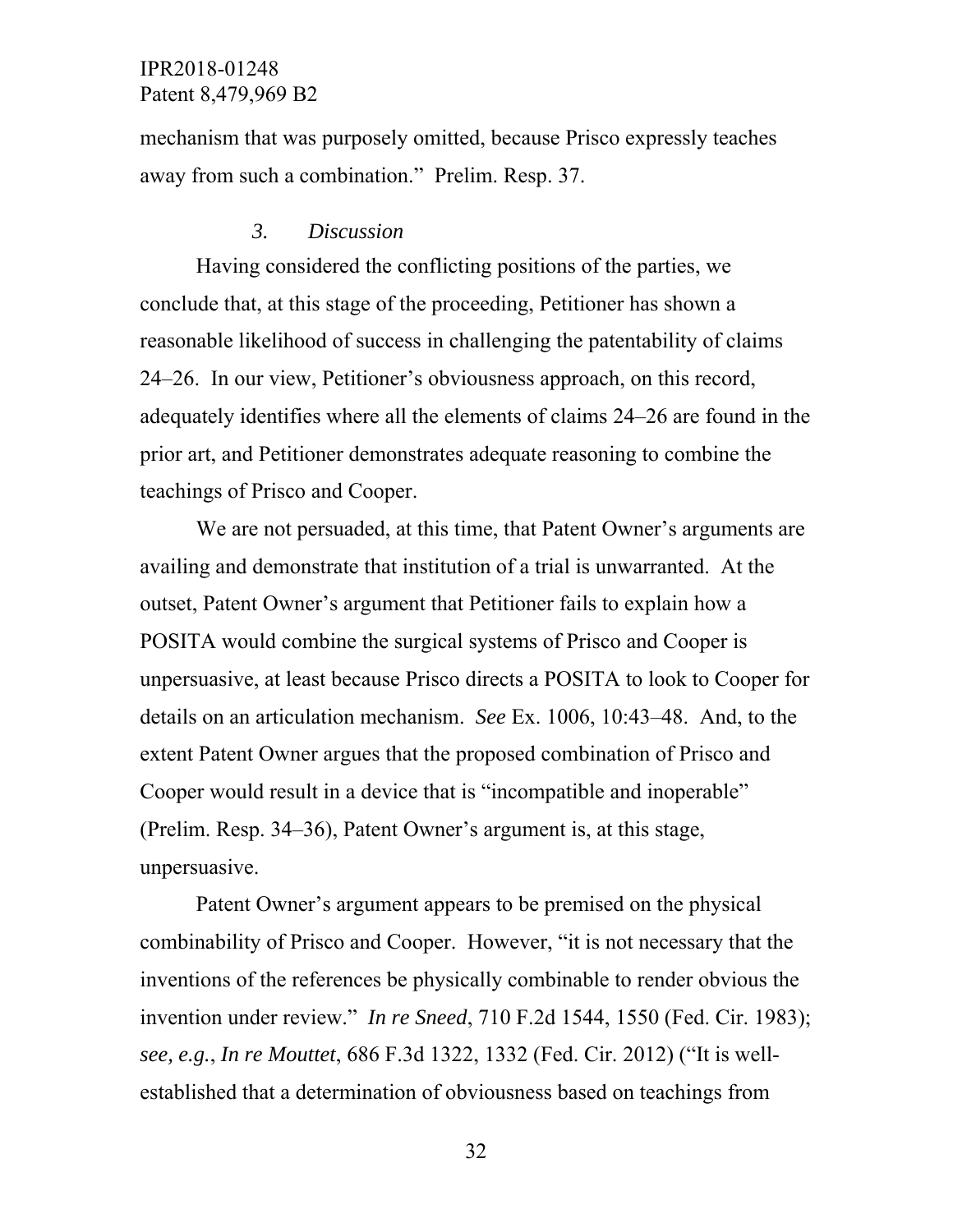multiple references does not require an actual, physical substitution of the elements."). Rather, the relevant inquiry is whether the claimed subject matter would have been obvious to those of ordinary skill in the art in light of the combined teachings of those references. *See In re Keller*, 642 F.2d 413, 425 (CCPA 1981). Here, Prisco directs a POSITA to Cooper as disclosing a wrist joint mechanism to provide additional DOFs (Ex. 1006, 10:43–47), and explains

[i]t should be understood that principles described for moving an end effector component may be adapted for use in instruments that include a movable wrist mechanism or other mechanism at the distal end of the instrument shaft. Such a wrist mechanism allows an end effector orientation to be changed without changing shaft position.

Ex. 1006, 16:38–44. Accordingly, we consider Prisco's explicit suggestion to incorporate Cooper's wrist joint mechanism into Prisco's device, to suffice, on this record and at this stage of the proceeding, as a showing of reasonable expectation of success. *See In re O'Farrell*, 853 F.2d 894, 903– 04 (Fed.Cir.1988).

Moreover, we are not persuaded by Patent Owner's argument that Prisco teaches away from Cooper, and as such, "a POSITA would not have been motivated to combine Prisco with Cooper." Prelim. Resp. 36–37; *see also id.* at 29–31. We are cognizant that Prisco identifies the benefits of omitting a wrist joint. *See, e.g.*, Ex. 1006, 10:48–55. Prisco, however, also discloses that there is a benefit in the use of a wrist mechanism at the distal end of its instrument shaft: to provide additional DOFs. *See* Ex. 1006, 17:53–56; *see also id.* at 8:38–44, 16:38–44, 18:20–23. That Prisco recognizes that there are distinct benefits to the presence and absence of a wrist joint does not establish, in our view, that Prisco teaches away from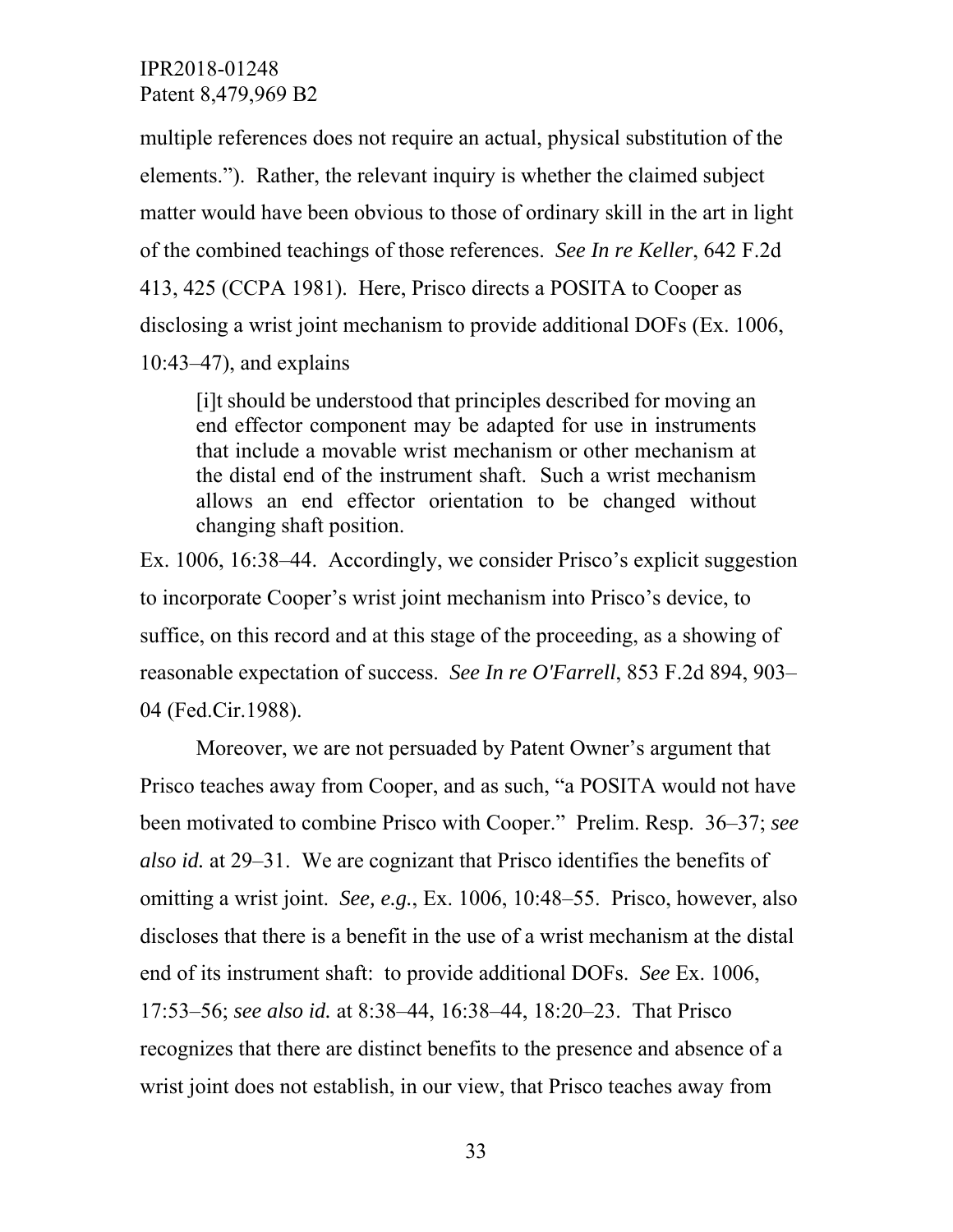either approach. *See Medichem, S.A. v. Rolabo, S.L.*, 437 F.3d 1157, 1165 (Fed. Cir. 2006) ("a given course of action often has simultaneous advantages and disadvantages, and this does not necessarily obviate motivation to combine."); *Winner Int'l Royalty Corp. v. Wang*, 202 F.3d 1340, 1349 n.8 (Fed. Cir. 2000) ("The fact that the motivating benefit comes at the expense of another benefit, however, should not nullify its use as a basis to modify the disclosure of one reference with the teachings of another. Instead, the benefits, both lost and gained, should be weighed against one another.").

More particularly, although Prisco generally may prefer one option over another, that does not establish, in our view, a criticism or discount of the non-preferred option or serve to discourage a skilled artisan from selecting that option. *See In re Fulton*, 391 F.3d at 1201 ("[t]he prior art's mere disclosure of more than one alternative does not constitute a teaching away from any of these alternatives because such disclosure does not criticize, discredit, or otherwise discourage" modifying the reference to arrive at the claimed invention.) Moreover, selecting between two known options each with their own recognized benefit does not suggest an innovative process, but rather, one of ordinary skill and common sense. *See KSR Int'l Co. v. Teleflex Inc.*, 550 U.S. 398, 421 (2007). ("When there is a design need or market pressure to solve a problem and there are a finite number of identified, predictable solutions, a person of ordinary skill has good reason to pursue the known options within his or her technical grasp. If this leads to the anticipated success, it is likely the product not of innovation but of ordinary skill and common sense.") Thus, at this stage in the proceeding, we do not agree that Prisco teaches away from the proposed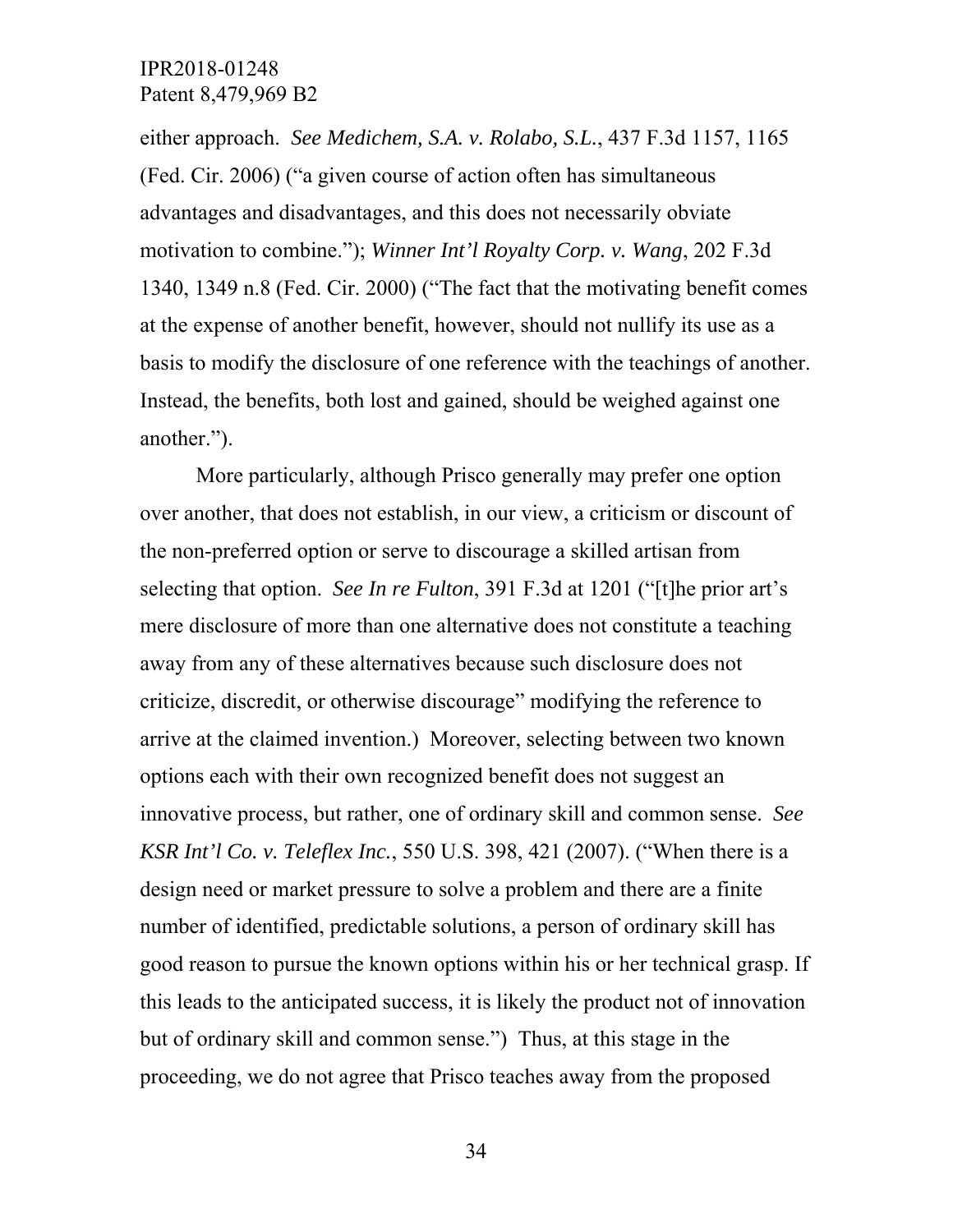combination.

On this record, we determine that the Petition shows a reasonable likelihood that Petitioner would prevail with respect to claims 24–26 being unpatentable over Prisco and Cooper.

# *F. Ground 3: Claims 24–26 – Obvious over Prisco, Cooper, and Tierney*

Petitioner contends that claims 24–26 would have been obvious over Prisco, Cooper, and Tierney. Pet. 77–78. Patent Owner opposes. Prelim. Resp. 32–37, 40–42.

### *1. Discussion*

Petitioner states that "[i]f Prisco is deemed not to disclose the Tierney subject matter incorporated by reference, it would have been obvious to combine Prisco and Tierney to arrive at the same subject matter." Pet. 77– 78 (citing Ex. 1003 ¶¶ 109–112). In other words, Petitioner asserts that Prisco either incorporates Tierney by reference or expressly teaches combining the two references.

At this stage of the proceeding, and as discussed above with respect to Ground 1, Patent Owner does not dispute that Prisco incorporates Tierney's teachings by reference. Patent Owner argues Petitioner provides no explanation for combining the incompatible system of Prisco, Cooper, and Tierney. Prelim. Resp. 35. This argument is likely moot in view of our determination that Prisco expressly incorporates Tierney by reference. In any event, we understand Petitioner's position to be that Tierney provides additional details of the tool drive assembly, and based on its disclosure, "[a] POSITA would have understood that Tierney's rotatable bodies 134 correspond to Prisco's force transmission disks and that the combination of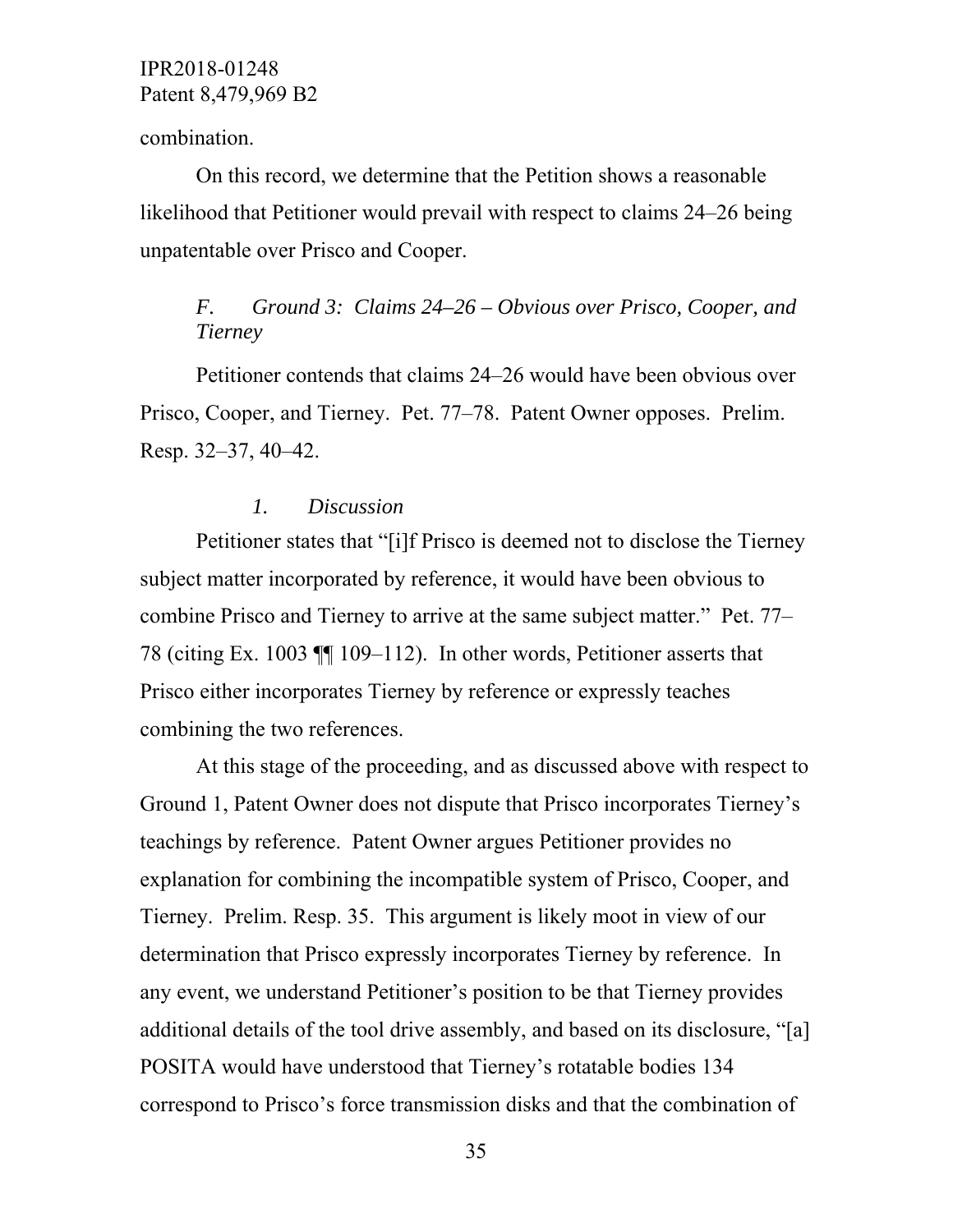$\overline{a}$ 

Tierney's adapter 128 and tool holder 129 correspond to Prisco's mounting carriage 212." *See, e.g.*, Pet. 36–37 (citing Ex. 1003 ¶¶ 54–59).

*G. Ground 4: Claims 25 and 26 – Obvious over Prisco, Cooper, Wallace, and if necessary, Tierney* 

Petitioner contends that claims 25 and 26 would have been obvious over Prisco, Cooper, and Wallace.<sup>7</sup> Pet. 79–87. Patent Owner opposes. Prelim. Resp. 31–34, 36–42.

*1. Overview of Wallace (Ex. 1008)* 

Wallace is titled "Platform Link Wrist Mechanism." Ex. 1008, [54]. Wallace's Abstract reads as follows:

The present invention provides a robotic surgical tool for use in a robotic surgical system to perform a surgical operation. The robotic surgical tool includes a wrist mechanism disposed near the distal end of a shaft which connects with an end effector. The wrist mechanism includes a distal member configured to support the end effector, and a plurality of rods extending generally along an axial direction within the shaft and movable generally along this axial direction to adjust the orientation of the distal member with respect to the shaft. The distal member has a base to which the rods are rotatably connected by orthogonal linkage assemblies.

Ex. 1008, [57]. Figure 1 of Wallace is reproduced below:

<sup>&</sup>lt;sup>7</sup> Petitioner states "if Prisco is deemed not to disclose the Tierney subject matter incorporated by reference, then it would have been obvious to combine Prisco and Tierney . . . in the combination used for claim 24 to arrive at the same subject matter for claim 25 for the reasons explained above." Pet. 84 (citing Ex. 1003 ¶ 133).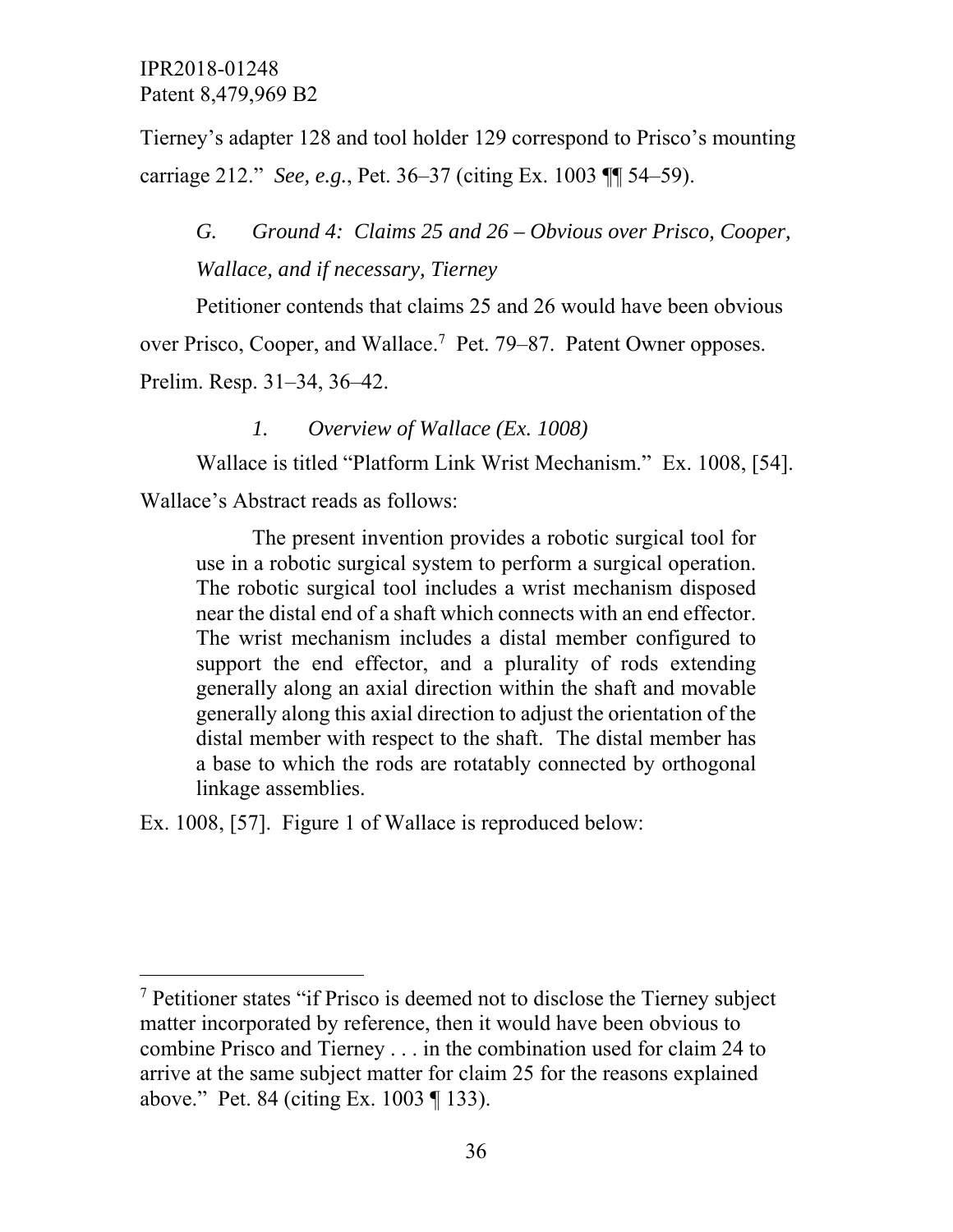

Figure 1 "is a perspective overall view of an embodiment of the surgical tool of the present invention." Ex. 1008, 6:26–27. Figure 1 illustrates surgical tool 50 including

rigid shaft **52** having a proximal end **54**, a distal end **56** and a longitudinal axis therebetween. The proximal end **54** is coupled to a tool base **62**. The tool base **62** includes an interface **64** which mechanically and electrically couples the tool **50** to a manipulator on the robotic arm cart. A distal member, in this embodiment a distal clevis **58**, is coupled to shaft **52** by a wrist joint or wrist mechanism **10**, the wrist mechanism **10** providing the distal clevis **58** with at least 1 degree of freedom and ideally providing at least 3 degrees of freedom. The distal clevis **58** supports a surgical end effector **66**, the actual working part that is manipulable for effecting a predetermined treatment of a target tissue.

Ex. 1008, 7:33–47. Wallace discloses that "end effector **66** is manipulated by the wrist mechanism **10** to provide the ability of continuous movement in a wide range of angles (in roll, pitch and yaw) relative to an axial direction or the longitudinal axis **51** of the shaft **52**." Ex. 1008, 7:57–60. Wallace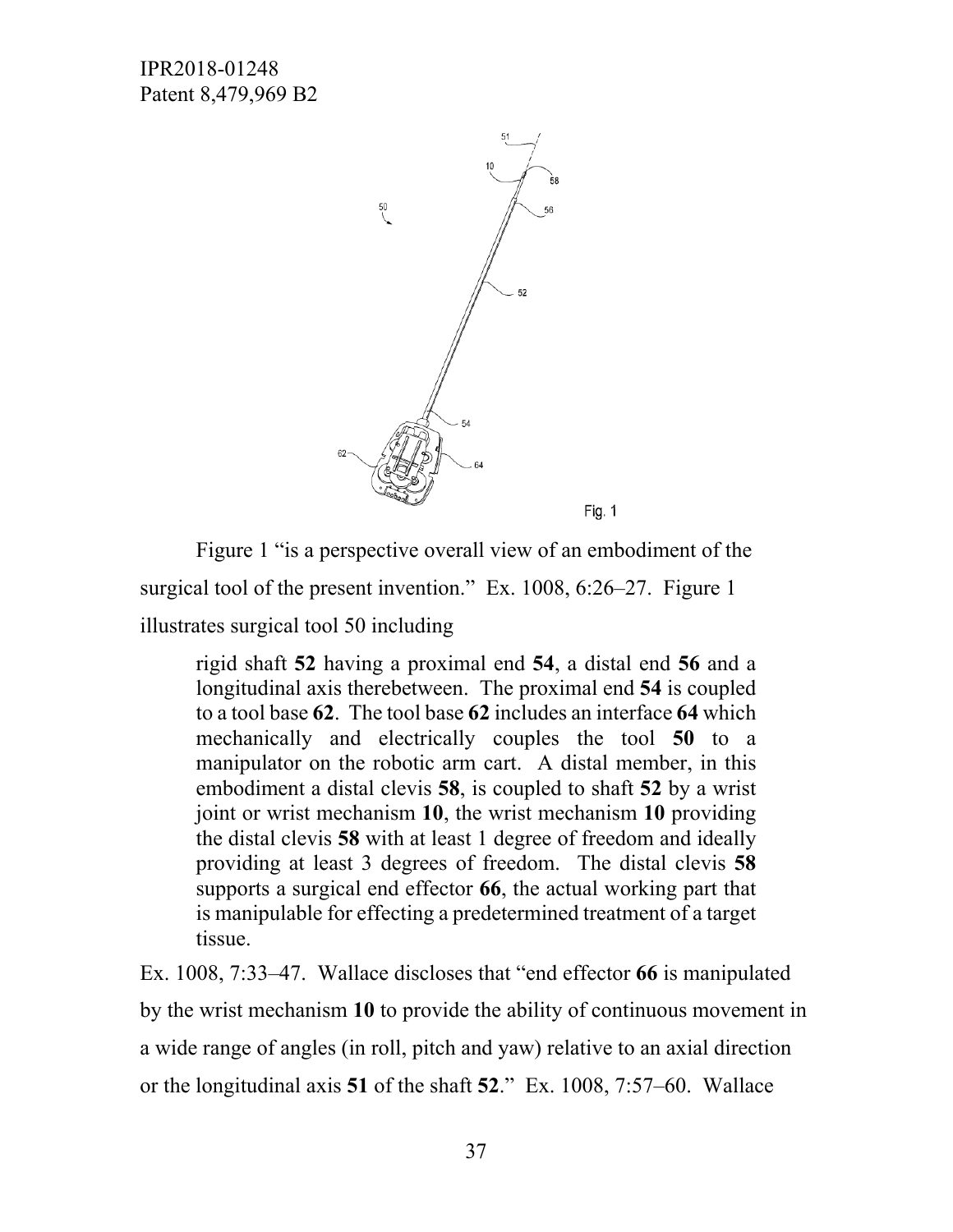further discloses that its "wrist mechanism includes a distal member, configured to support the end effector, and a plurality of rods extending generally along an axial direction within the shaft and movable generally along this axial direction to adjust the orientation of the distal member with respect to the axial direction or shaft." Ex. 1008, 3:54–59. Wallace additionally discloses that "[t]he plurality of rods may comprise two, three, four or more rods." Ex. 1008, 4:28–29.

#### *2. Petitioner's Contentions*

Petitioner contends that claims 25 and 26 of the '969 patent would have been obvious in view of the combined teachings of Prisco, Cooper, and Wallace. Petitioner provides detailed assessment of the content of the prior art in advocating that all the features of claims 25 and 26 are shown therein. *See* Pet. 79–87. Petitioner also supports that assessment with citation to the Declaration testimony of Dr. Knodel (Ex. 1003).

Claim 25 depends from independent claim 24, and recites "wherein said at least one gear-driven portion comprises an articulation system interfacing with said distal spine portion and said transmission assembly." Ex. 1001, 96:16–19. Petitioner asserts that Prisco in view of Cooper and Wallace discloses the aforementioned limitation. Pet. 79 (citing Ex. 1003 ¶¶ 113–122). Petitioner takes the position that "it would have been obvious to a POSITA in view of Wallace to modify the gear driven portion of the surgical tool to include an articulation system interfacing with said distal spine portion and said transmission assembly." Pet. 79 (citing Ex. 1003 ¶¶ 113–122). Petitioner explains

[a] POSITA would have understood that, in the combination of Prisco and Wallace, the Wallace articulation gears, articulation rods, distal member, and clevis would be the "movable wrist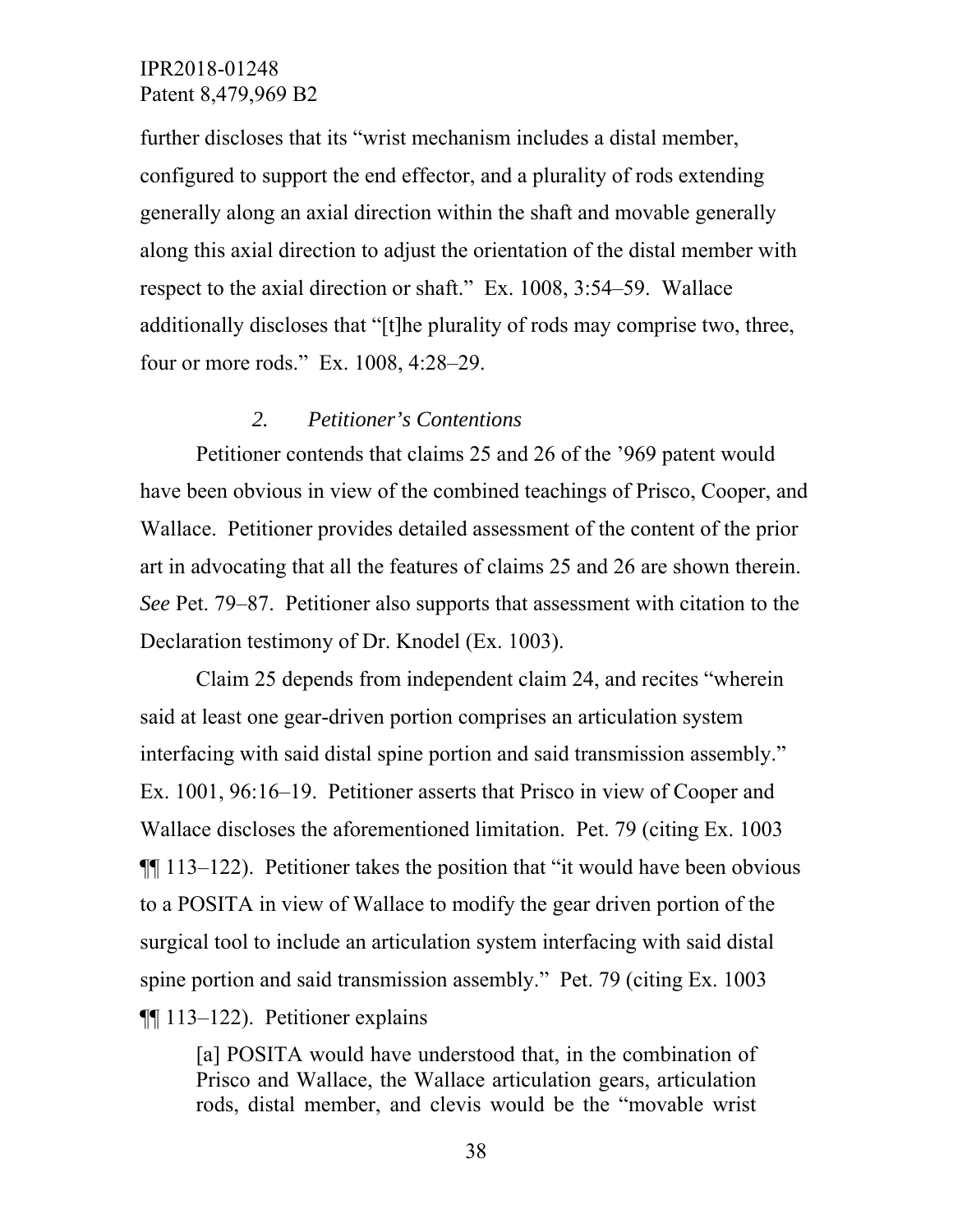mechanism" of Prisco that provides the additional degrees of freedom, and the gears 400 of Wallace would be driven by Prisco's "interface disks" which receive rotary motion from the tool drive assembly.

Pet. 82 (citing Ex. 1006, 8:34–40, 14:58–15:1, 16:23–43, 10:39–48; Ex. 1003 ¶ 117); *see also id.* at 79–87 (citing Ex. 1008, 7:33–65, 13:6-14:15, Figs. 1, 2A, 30; Ex. 1003 ¶¶ 115–117). Petitioner provides several reasons why a POSITA would have been motivated "to modify Prisco's surgical tool to include Wallace's articulation assembly." Pet. 82–84 (citing Ex. 1003  $\P\P$  118–121).

Petitioner provides similar detailed analysis, supported by the testimony of Dr. Knodel, for claim 26. *See* Pet. 84–87.

#### *3. Patent Owner's Contentions*

Patent Owner contends that Petitioner's ground of unpatentability based on Prisco, Cooper, and Wallace is deficient. *See* Prelim. Resp. 31–34, 36–42. Patent Owner first contends that "Petitioner fails to explain how Wallace's articulation could be further incorporated into the combination of Prisco and Cooper, which, as already discussed above, is itself incompatible and inoperable." Prelim. Resp. 39. More particularly, Patent Owner argues

the proposed combination requires at least five transmission members: one for shaft rotation, one for opening and closing the end effector jaws, one for firing the stapler, and two for articulation (one for each degree of freedom, as taught in Wallace). Thus, like the proposed combination of Prisco and Cooper, the proposed combination of Prisco, Cooper, and Wallace is incompatible.

Prelim. Resp. 40.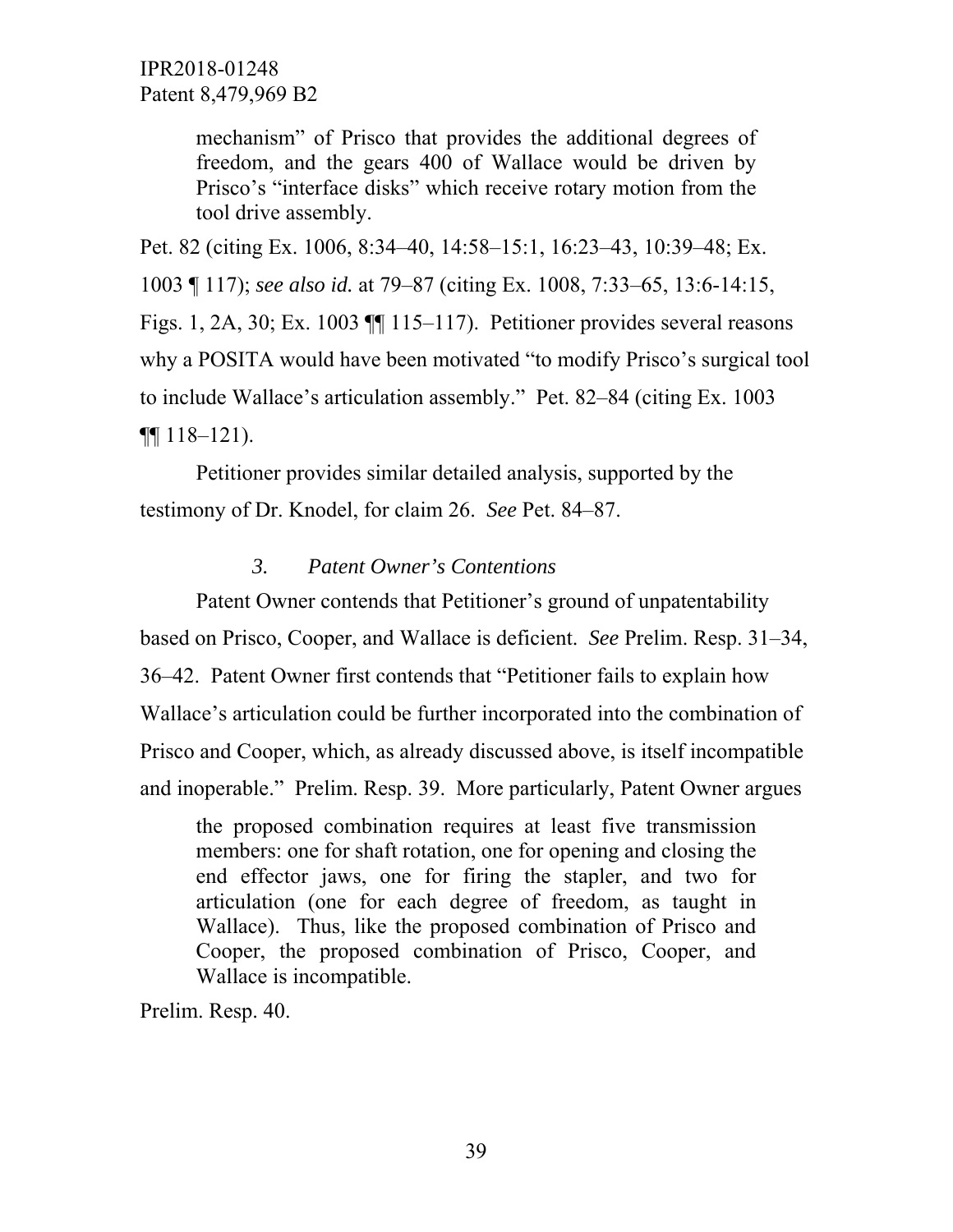#### *4. Discussion*

Having considered the conflicting positions of the parties, we conclude that, at this stage of the proceeding, Petitioner has shown a reasonable likelihood that it would prevail in challenging the patentability of claims 25 and 26. In our view, Petitioner's obviousness approach, on this record, adequately identifies where all the elements of claims 25 and 26 are found in the prior art, and Petitioner demonstrates adequate reasoning to combine the teachings of Prisco, Cooper, and Wallace.

At this stage of the proceeding, Patent Owner's argument that a person of ordinary skill in the art would not have understood or had a sufficient reason to combine the teachings of Prisco, Cooper, and Wallace is unpersuasive. Here, as Petitioner points out, Prisco contemplates using a wrist mechanism like the one disclosed in Cooper, and thus, "a POSITA would turn to other wrist mechanisms, such as that disclosed by Wallace for the advantages that each may offer." Pet. 82–83 (citing Ex. 1003  $\P$  118; Ex. 1008, 13:6–14:15; Ex. 1006, 16:38–43). As such, we agree with Petitioner that:

a POSITA would have been prompted to modify Prisco's surgical tool to include Wallace's articulation assembly because doing so would be merely the application of a known technique (using articulation bars and sector gears) to a known system (*e.g*., Prisco's surgical tool) ready for improvement to yield predictable results, without significantly altering or hindering the functions performed by Prisco's surgical instrument.

Pet. 83 (citing Ex. 1003 ¶ 121). In our view, these statements suffice as an articulated reason with a rationale underpinning to support combining Prisco, Cooper, and Wallace.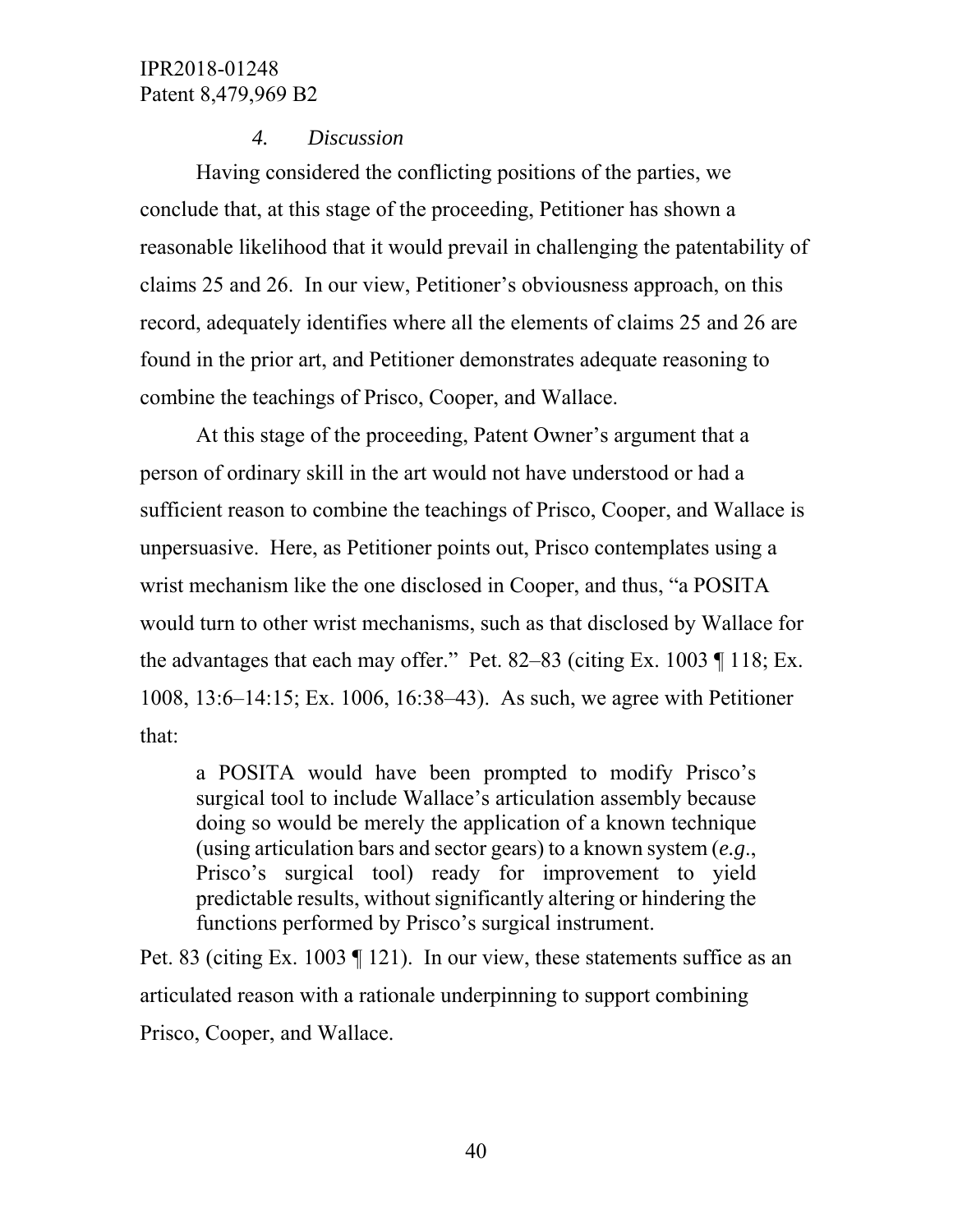At this stage of the proceeding, we are also unpersuaded by Patent Owner's argument that the proposed combination of Prisco, Cooper, and Wallace is incompatible. *See* Prelim. Resp. 38–40. Patent Owner's argument appears to be premised on the physical combinability of Prisco, Cooper, and Wallace. As discussed above, such physical combinability is not a requirement in an obviousness determination. *See Sneed*, 710 F.2d at 1550. Instead, the relevant inquiry is whether the claimed subject matter would have been obvious to those of ordinary skill in the art in light of the combined teachings of those references. *See Keller*, 642 F.2d at 425. Based on the record before us, we are persuaded that Petitioner provides sufficient reason to modify the surgical tool of Prisco in view of Cooper to include Wallace's gear-driven articulation assembly. *See* Pet. 79–84; *see also* Ex. 1003 ¶¶ 118–121.

On this record, we determine that the Petition shows a reasonable likelihood that Petitioner would prevail with respect to claims 25 and 26 being unpatentable over Prisco, Cooper, and Wallace.

#### IV. CONCLUSION

For the foregoing reasons, we determine that Petitioner has shown that there is a reasonable likelihood that it would prevail with regard to at least one of the claims challenged in the Petition. Accordingly, we institute *inter partes* review. 35 U.S.C. § 314(a). At this stage of the proceeding, we have not made a final determination as to the patentability of any challenged claim or any underlying factual or legal issue.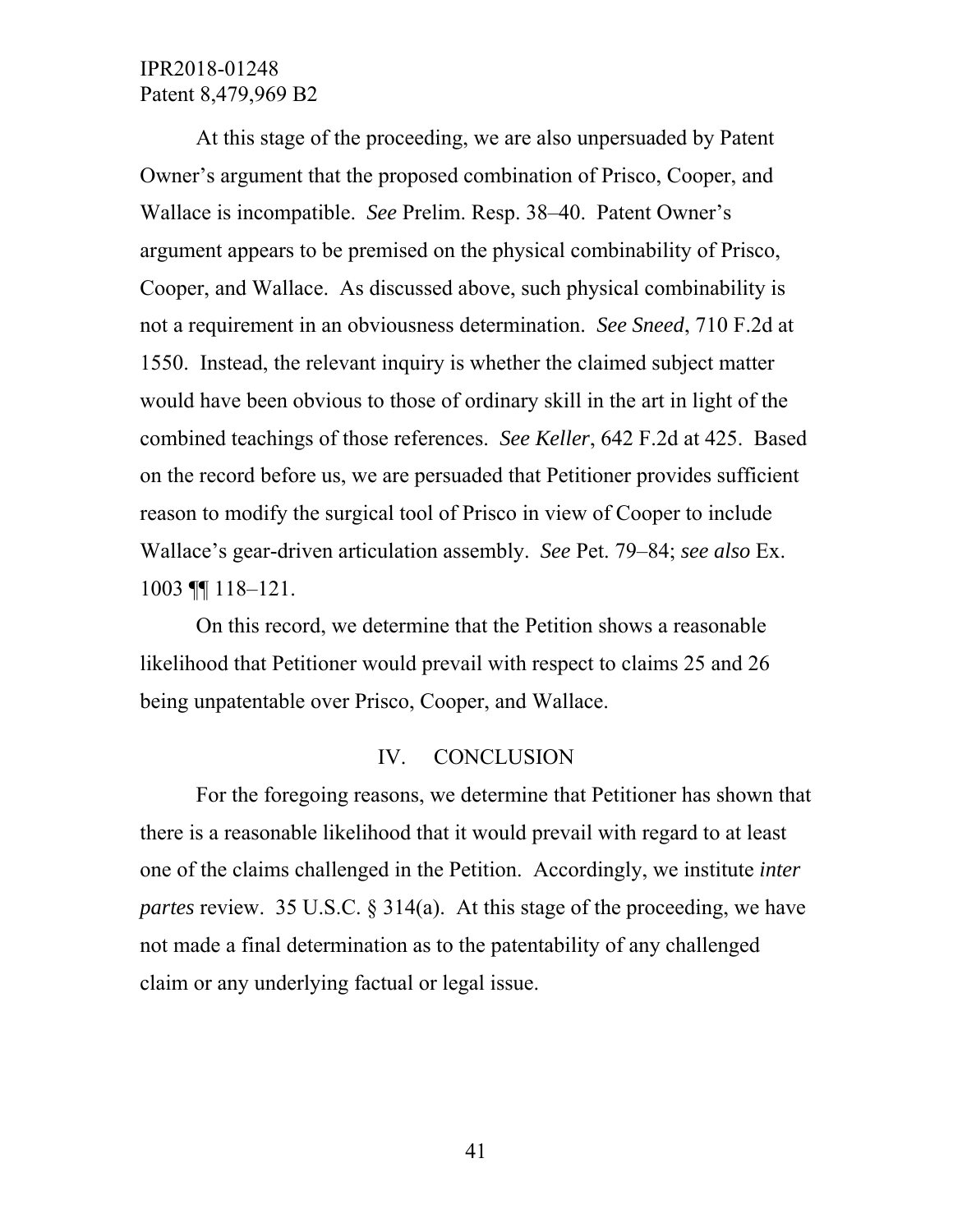### V. ORDER

In consideration of the foregoing, it is hereby:

ORDERED that, pursuant to 35 U.S.C. § 314(a), an *inter partes* review of claims 24–26 of the '969 patent is instituted with respect to all grounds of unpatentability presented in the Petition; and

FURTHER ORDERED that, pursuant to 35 U.S.C. § 314(c) and 37 C.F.R. § 42.4(b), notice is hereby given of the institution of a trial, which commences on the entry date of this Decision.